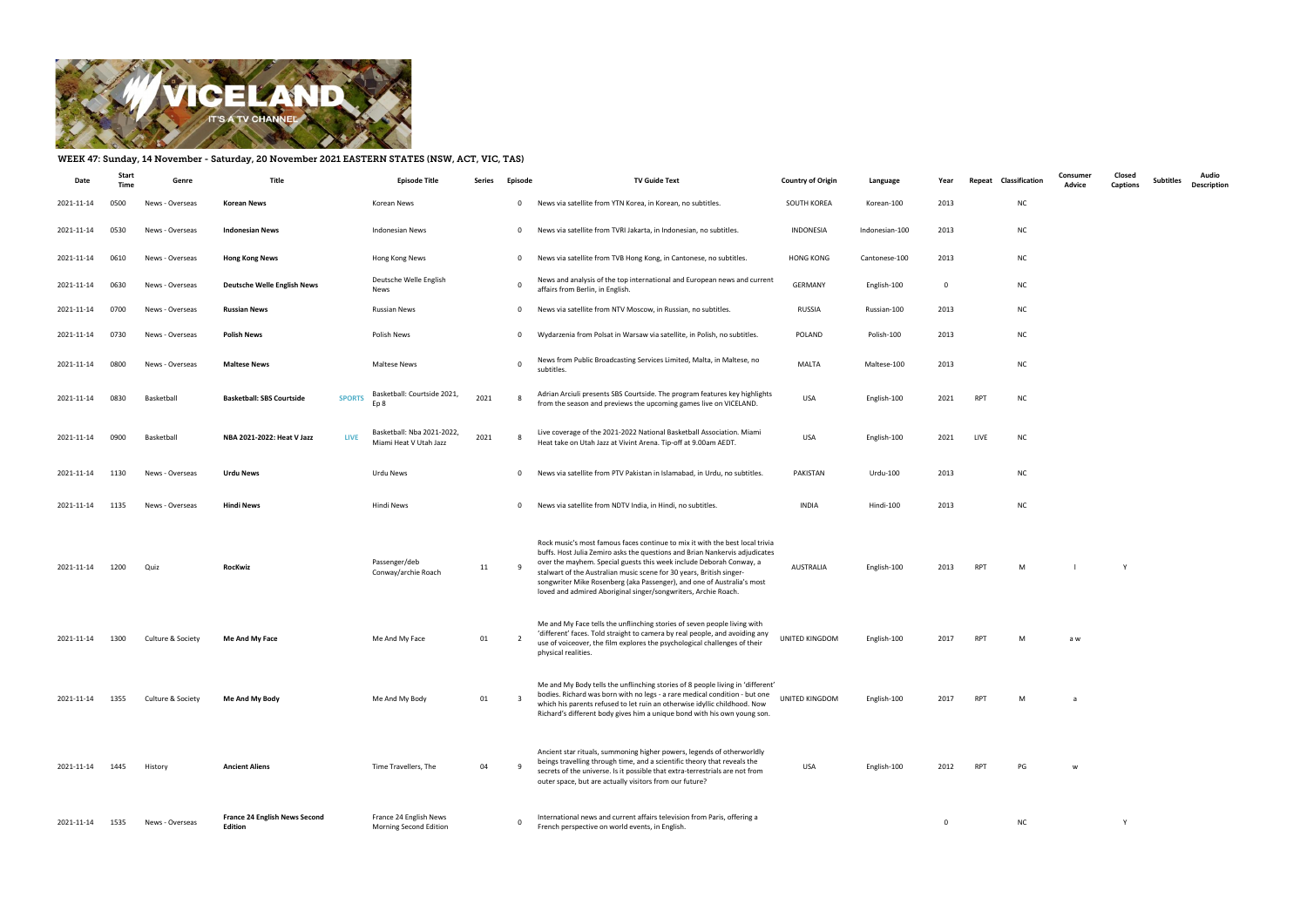| 2021-11-14 | 1605 | <b>Current Affairs</b>          | <b>The Point</b>                               | <b>NITV</b><br><b>Encore</b> | Point 2021, The Ep 28                              | 2021 | 28                      | Join John Paul Janke and Narelda Jacobs to get unique Indigenous<br>perspectives and cutting-edge analysis of the biggest stories of the week.                                                                                                                                                                                                                                                                                                                                                                                                                                                                                                    | AUSTRALIA      | English-100                                   | 2021     | <b>RPT</b> | NC.       |       | <b>Y</b> |   |
|------------|------|---------------------------------|------------------------------------------------|------------------------------|----------------------------------------------------|------|-------------------------|---------------------------------------------------------------------------------------------------------------------------------------------------------------------------------------------------------------------------------------------------------------------------------------------------------------------------------------------------------------------------------------------------------------------------------------------------------------------------------------------------------------------------------------------------------------------------------------------------------------------------------------------------|----------------|-----------------------------------------------|----------|------------|-----------|-------|----------|---|
| 2021-11-14 | 1635 | <b>Current Affairs</b>          | Insight                                        | <b>SBS</b><br><b>Encore</b>  | Windfall 2015 Rpt                                  | 2020 | $\overline{\mathbf{3}}$ | What happens when you come into a windfall? From winning a game show<br>or the lotto, receiving an inheritance to finding and flipping a valuable<br>antique, Insight hears from people who have found instant wealth.                                                                                                                                                                                                                                                                                                                                                                                                                            | AUSTRALIA      | English-100                                   | 2020     | <b>RPT</b> | <b>NC</b> |       | <b>Y</b> |   |
| 2021-11-14 | 1735 | Culture & Society               | <b>Underground Worlds</b>                      |                              | Turkey Underground                                 | 01   | $7\overline{ }$         | In Jersey, part of a coastal defence system, lies an incredible and<br>impenetrable underground military complex created by an invading<br>German force. In Turkey, some 310kms south-east of the capital Ankara,<br>exists more than 20 underground cities, one of them, Kaymakli, dates from<br>800 years B.C and is a staggering 40 metres deep.                                                                                                                                                                                                                                                                                               | UNITED KINGDOM | English-100                                   | 2018     | RPT        | PG        | a     |          |   |
| 2021-11-14 | 1825 | Culture & Society               | <b>Country Music</b>                           |                              | I Can't Stop Loving You<br>$(1953 - 1963)$         | 01   | $\overline{4}$          | Acclaimed documentary maker Ken Burns explores the history of country<br>music - from its roots in ballads, hymns, and the blues to its mainstream<br>popularity. In Memphis, the confluence of blues and hillbilly music at Sun<br>Studios gives birth to 'rockabilly', the precursor of rock and roll, in which<br>Elvis Presley and Johnny Cash are at the forefront. In the recording studios<br>of Music City, country music's twang is replaced by something smoother -<br>the Nashville Sound. Patsy Cline becomes one of its biggest stars before<br>her untimely death.                                                                  | USA            | English-100                                   | 2019     | RPT        | PG        |       | <b>Y</b> |   |
| 2021-11-14 | 1925 | Health, Science &<br>Technology | Boeing 777: The Heavy Check                    |                              | Boeing 777: The Heavy<br>Check                     | 00   | $\mathbf 0$             | Boeing 777: The Heavy Check follows each stage of a massive operation in<br>which a Triple Seven is completely taken apart, inspected, and entirely<br>refurbished. It's an incredible surgical procedure that is carried out every<br>16 years of use and tens of thousands of flight hours so the aircraft can<br>remain at the cutting edge of technology, comfort and safety.                                                                                                                                                                                                                                                                 | <b>FRANCE</b>  | English-100                                   | 2016     | RPT        | G         |       |          | Y |
| 2021-11-14 | 2030 | History                         | <b>The Tesla Files</b>                         |                              | Fowl Play                                          | 01   | 5                       | Travis and Jason return to New York City with a bold proposition: the Hotel<br>New Yorker was actually Tesla's secret, second attempt at building a<br>wireless power transmission tower. Marc, Travis and Jason meet with Joe<br>Kinney who shows them the 'transmitter room'. Travis concludes the room<br>could have been Tesla's lab and discovers huge metal pipes extending from<br>the 42nd floor down into the granite basin - pipes that could have served<br>as grounding rods for a wireless power transmission tower.                                                                                                                 | USA            | English-100                                   | 2018     | <b>RPT</b> | PG        | a     |          |   |
| 2021-11-14 | 2120 | Culture & Society               | <b>Criminal Planet</b>                         |                              | New Kleptocracy, The                               | 01   | 6                       | Two oligarch former owners of Ukraine's biggest bank stand accused of<br>embezzling billions of dollars by means of fraudulent loans. Could this be<br>the world's biggest bank robbery?                                                                                                                                                                                                                                                                                                                                                                                                                                                          | USA            | English-100                                   | 2020     | <b>RPT</b> | м         |       |          |   |
| 2021-11-14 | 2210 | Culture & Society               | Dark Side Of The Ring<br>Confidential          | New<br><b>Episode</b>        | Cocaine And Cowboy Boots:<br>The Herb Abrams Story | 01   | 6                       | Evan and Jason dive deep into every drug-fuelled twist and turn of failed<br>wrestling promoter Herb Abrams, with bonus remembrances from Mick<br>Foley and Lance Storm.                                                                                                                                                                                                                                                                                                                                                                                                                                                                          | USA            | English-100                                   | 2020     |            | MA        | adsv  | Y        | Y |
| 2021-11-14 | 2325 | Period                          | Das Boot                                       |                              | Das Boot Series 1 Ep 1                             | 01   | 1                       | During the Autumn of 1942, in the unrelenting deep ocean waters, U-boat<br>Captain Ulrich Wrangel and his men are caught in battle with a US Frigate.<br>As U-113 takes a hit and begins to free-fall underwater, the reality of U-<br>boat warfare becomes startlingly clear. Elsewhere at the base, Simone<br>Strasser arrives to begin work as a translator for the German Navy. As she<br>becomes familiar with her new role and colleagues, she meets Criminal<br>Inspector Forster of the Gestapo who takes an instant shine to Simone.<br>However, there is someone that Simone is keen to see as soon as possible:<br>her brother, Frank. | <b>GERMANY</b> | German-33.34; English-<br>33.33; French-33.33 | 2018     | RPT        | м         | l s v |          |   |
| 2021-11-14 | 2430 | Culture & Society               | <b>Fringe Nation: Extremists In</b><br>America |                              | Legacy Of The Kkk, The                             | 01   | $\overline{4}$          | VICE examines the legacy of the most notorious white nationalist group,<br>the Ku Klux Klan, and the influence it's had in shaping extremism and<br>systemic injustice in America today.                                                                                                                                                                                                                                                                                                                                                                                                                                                          | USA            | English-100                                   | 2020     | <b>RPT</b> | MA        |       |          |   |
| 2021-11-14 | 2520 | Culture & Society               | <b>One Star Reviews</b>                        |                              | Fishing And Bath House                             | 01   | $\overline{\mathbf{3}}$ | Taji tries his luck on a fishing boat, but comes up a little dry when the<br>captain 'jumps ship' instead of addressing his bad reviews. Unshaken, Taji<br>challenges the fiery owner of a Russian bath house with low ratings and a<br>hot temper.                                                                                                                                                                                                                                                                                                                                                                                               | <b>USA</b>     | English-100                                   | $\Omega$ | <b>RPT</b> | м         | alw   |          | Y |

| <b>NC</b> | Y |  |
|-----------|---|--|
|           |   |  |

| NC | Υ |  |
|----|---|--|
|    |   |  |

| PG | a |
|----|---|
|    |   |

33.33 PM M lsv Y Y

POLATICAL MA a Y Y Y

USA ENGLISH-100 ORPT M a l w Y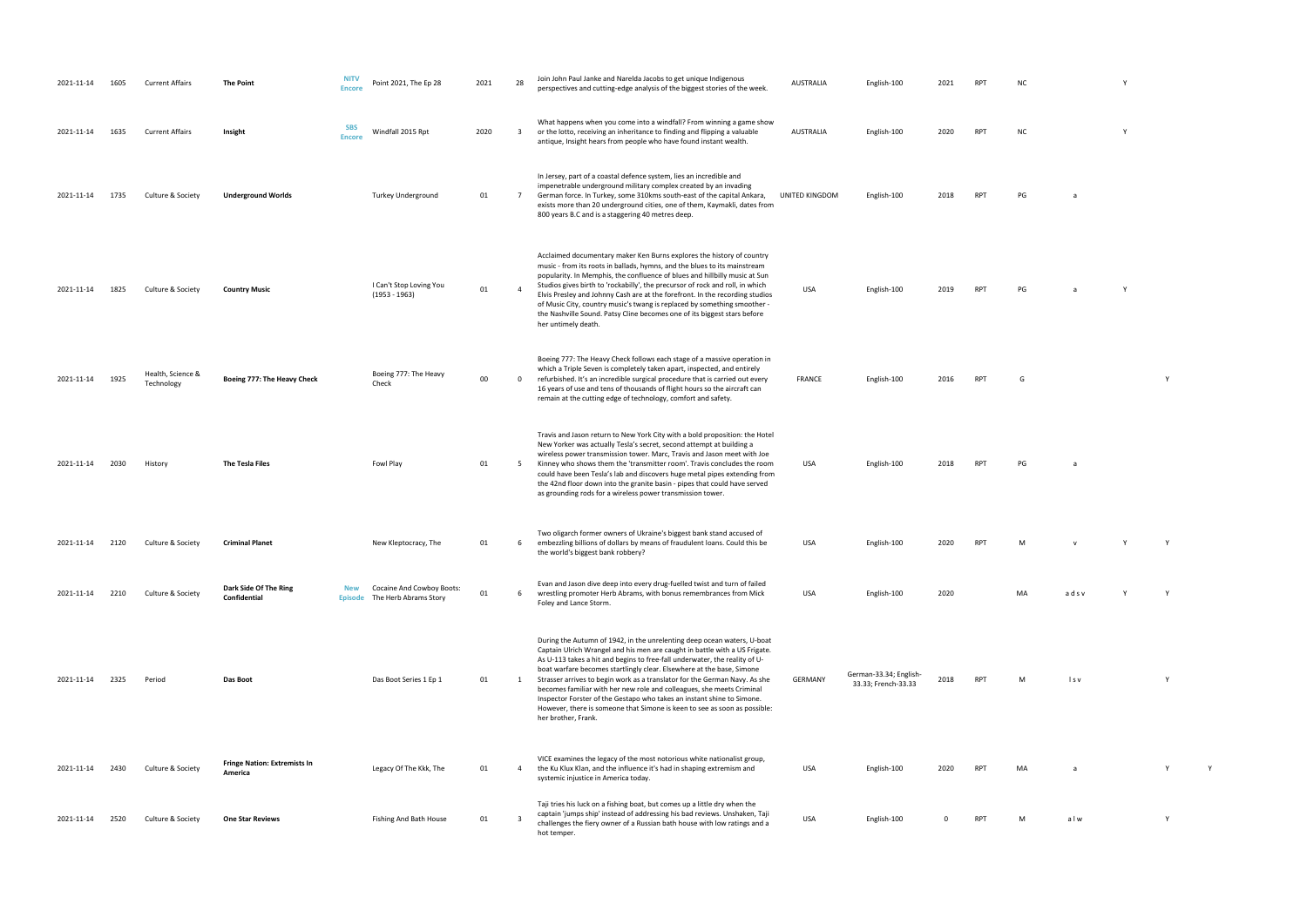| 2021-11-14 | 2545 | Culture & Society | Qanon: The Search For Q                  | Qanon: The Search For Q<br>Series 1 Ep 2                                         | 01   | 2              | In an effort to determine if Q was created as an elaborate hoax or<br>clandestine operation, Bayan and Marley are forced into the dangerous<br>world of internet trolls.                                                                                                                                                                                  | USA              | English-100    | 2021           | RPT | MA        | a  |   |  |
|------------|------|-------------------|------------------------------------------|----------------------------------------------------------------------------------|------|----------------|-----------------------------------------------------------------------------------------------------------------------------------------------------------------------------------------------------------------------------------------------------------------------------------------------------------------------------------------------------------|------------------|----------------|----------------|-----|-----------|----|---|--|
| 2021-11-14 | 2635 | News - Overseas   | France 24 News In English From<br>Paris  | France 24 English News                                                           |      | $\mathbf 0$    | International news and current affairs television from Paris, offering a<br>French perspective on world events, in English.                                                                                                                                                                                                                               | FRANCE           | English-100    | $\mathbf{0}$   |     | <b>NC</b> |    |   |  |
| 2021-11-14 | 2700 | News - Overseas   | Thai News                                | Thai News                                                                        |      | $\mathbf 0$    | News via satellite from Thai Public Broadcasting Service, in Thai, no<br>subtitles.                                                                                                                                                                                                                                                                       | THAILAND         | Thai-100       | $\mathbf 0$    |     | <b>NC</b> |    |   |  |
| 2021-11-14 | 2730 | News - Overseas   | <b>Bangla News</b>                       | Bangla News                                                                      |      | $\mathbf{0}$   | News via satellite from Channel i Bangladesh, in Bangla, no subtitles.                                                                                                                                                                                                                                                                                    | BANGLADESH       | Bengali-100    | $\overline{0}$ |     | <b>NC</b> |    |   |  |
| 2021-11-14 | 2800 | News - Overseas   | Punjabi News                             | Punjabi News                                                                     |      | $\mathbf 0$    | News via satellite from India, in Punjabi, no subtitles.                                                                                                                                                                                                                                                                                                  | <b>INDIA</b>     | Punjabi-100    | $\mathbf 0$    |     | <b>NC</b> |    |   |  |
| 2021-11-14 | 2830 | News - Overseas   | Sri Lankan Sinhalese News                | Sri Lankan Sinhalese News                                                        |      | $\mathbf 0$    | News from Sri Lanka Rupavahini Corporation Colombo Sri Lanka, in<br>Sinhalese, no subtitles.                                                                                                                                                                                                                                                              | <b>SRI LANKA</b> | Sinhalese-100  | $\overline{0}$ |     | <b>NC</b> |    |   |  |
| 2021-11-15 | 0500 | News - Overseas   | <b>Korean News</b>                       | Korean News                                                                      |      | $\mathbf 0$    | News via satellite from YTN Korea, in Korean, no subtitles.                                                                                                                                                                                                                                                                                               | SOUTH KOREA      | Korean-100     | 2013           |     | <b>NC</b> |    |   |  |
| 2021-11-15 | 0530 | News - Overseas   | <b>Indonesian News</b>                   | <b>Indonesian News</b>                                                           |      | 0              | News via satellite from TVRI Jakarta, in Indonesian, no subtitles.                                                                                                                                                                                                                                                                                        | INDONESIA        | Indonesian-100 | 2013           |     | <b>NC</b> |    |   |  |
| 2021-11-15 | 0610 | News - Overseas   | <b>Hong Kong News</b>                    | Hong Kong News                                                                   |      | $\mathbf{0}$   | News via satellite from TVB Hong Kong, in Cantonese, no subtitles.                                                                                                                                                                                                                                                                                        | <b>HONG KONG</b> | Cantonese-100  | 2013           |     | <b>NC</b> |    |   |  |
| 2021-11-15 | 0630 | News - Overseas   | <b>Deutsche Welle English News</b>       | Deutsche Welle English<br>News                                                   |      | $\mathbf 0$    | News and analysis of the top international and European news and current<br>affairs from Berlin, in English.                                                                                                                                                                                                                                              | <b>GERMANY</b>   | English-100    | $\overline{0}$ |     | <b>NC</b> |    |   |  |
| 2021-11-15 | 0700 | News - Overseas   | <b>Russian News</b>                      | <b>Russian News</b>                                                              |      | $\mathbf 0$    | News via satellite from NTV Moscow, in Russian, no subtitles.                                                                                                                                                                                                                                                                                             | RUSSIA           | Russian-100    | 2013           |     | <b>NC</b> |    |   |  |
| 2021-11-15 | 0730 | News - Overseas   | <b>Polish News</b>                       | Polish News                                                                      |      | $\mathbf 0$    | Wydarzenia from Polsat in Warsaw via satellite, in Polish, no subtitles.                                                                                                                                                                                                                                                                                  | POLAND           | Polish-100     | 2013           |     | <b>NC</b> |    |   |  |
| 2021-11-15 | 0800 | News - Overseas   | Latin American News                      | Latin American News                                                              |      | $\mathbf 0$    | News via satellite from Television National de Chile, in Spanish, no<br>subtitles.                                                                                                                                                                                                                                                                        | <b>CHILE</b>     | Spanish-100    | 2013           |     | <b>NC</b> |    |   |  |
| 2021-11-15 | 0830 | News - Overseas   | <b>Macedonian News</b>                   | <b>Macedonian News</b>                                                           |      | $\mathbf 0$    | News via satellite from public broadcaster MRT in Skopje, in Macedonian,<br>no subtitles.                                                                                                                                                                                                                                                                 | MACEDONIA        | Macedonian-100 | 2013           |     | <b>NC</b> |    |   |  |
| 2021-11-15 | 0900 | News - Overseas   | <b>Croatian News</b>                     | <b>Croatian News</b>                                                             |      | $\mathbf 0$    | News via satellite from HRT Croatia, in Croatian, no subtitles.                                                                                                                                                                                                                                                                                           | CROATIA          | Croatian-100   | 2013           |     | <b>NC</b> |    |   |  |
| 2021-11-15 | 0930 | News - Overseas   | Serbian News                             | Serbian News                                                                     |      | $\mathbf 0$    | News via satellite from Serbian Broadcasting Corporation, in Serbian, no<br>subtitles.                                                                                                                                                                                                                                                                    | SERBIA           | Serbian-100    | 2013           |     | <b>NC</b> |    |   |  |
| 2021-11-15 | 1000 | News - Overseas   | <b>Dutch News</b>                        | Dutch News                                                                       |      | 0              | News via satellite from BVN, in Dutch, no subtitles.                                                                                                                                                                                                                                                                                                      | NETHERLANDS      | Dutch-100      | 2013           |     | <b>NC</b> |    |   |  |
| 2021-11-15 | 1030 | News - Overseas   | <b>Tamil News</b>                        | <b>Tamil News</b>                                                                |      | $\mathbf 0$    | News via satellite from PolimerTV as broadcast in India (Chennai), in Tamil,<br>no subtitles.                                                                                                                                                                                                                                                             | <b>INDIA</b>     | Tamil-100      | $\mathbf 0$    |     | <b>NC</b> |    |   |  |
| 2021-11-15 | 1100 | News - Overseas   | <b>NHK Japanese News</b>                 | Nhk Japanese News                                                                |      | $\mathbf{0}$   | News via satellite from NHK Tokyo in Japanese, no subtitles.                                                                                                                                                                                                                                                                                              | <b>JAPAN</b>     | Japanese-100   | 2013           |     | <b>NC</b> |    |   |  |
| 2021-11-15 | 1135 | News - Overseas   | <b>Hindi News</b>                        | Hindi News                                                                       |      | $\mathbf 0$    | News via satellite from NDTV India, in Hindi, no subtitles.                                                                                                                                                                                                                                                                                               | <b>INDIA</b>     | Hindi-100      | 2013           |     | <b>NC</b> |    |   |  |
| 2021-11-15 | 1200 | Basketball        | NBA 2021-2022: Hawks V<br><b>Nuggets</b> | Basketball: Nba 2021-2022,<br>Atlanta Hawks V Denver<br><b>REPLAY</b><br>Nuggets | 2021 | $\overline{7}$ | Live coverage of the 2021-2022 National Basketball Association. Atlanta<br>Hawks take on Denver Nuggets at Ball Arena. Tip-off at 1.05pm AEDT.                                                                                                                                                                                                            | USA              | English-100    | 2021           | RPT | NC.       |    |   |  |
| 2021-11-15 | 1400 | Culture & Society | <b>How To Rob A Bank</b>                 | <b>Math Bandit</b>                                                               | 01   | 5              | Math teacher Mark Gurniak wins at a casino on holidays, then gets hooked<br>on gambling websites back home. When his lucky streak ends, he turns to<br>bank robbery to fuel his addiction.                                                                                                                                                                | USA              | English-100    | 2019           | RPT | M         | al |   |  |
| 2021-11-15 | 1445 | Cooking           | The Chefs' Line                          | Thai                                                                             | 01   | 41             | Four home cooks with a passion for Thai cuisine will battle it out with the<br>chefs' line from Melbourne restaurant Easy Tiger. They'll compete against<br>Apprentice Chef Peppi Dashi Jimenez. Witness the competition,<br>camaraderie and the spectacular skills of these talented cooks and chefs.<br>Who will make it to the end of the chefs' line? | AUSTRALIA        | English-100    | 2017           | RPT | G         |    | Y |  |

| MA        | a              | Y | $\mathsf Y$ |   |  |
|-----------|----------------|---|-------------|---|--|
| NC        |                |   |             |   |  |
| NC        |                |   |             |   |  |
| NC        |                |   |             |   |  |
| NC        |                |   |             |   |  |
| NC        |                |   |             |   |  |
| NC        |                |   |             |   |  |
| NC        |                |   |             |   |  |
| NC        |                |   |             |   |  |
| NC<br>NC  |                |   |             |   |  |
| NC        |                |   |             |   |  |
| NC        |                |   |             |   |  |
| NC        |                |   |             |   |  |
| NC        |                |   |             |   |  |
| NC        |                |   |             |   |  |
| NC        |                |   |             |   |  |
| NC        |                |   |             |   |  |
| NC        |                |   |             |   |  |
| NC        |                |   |             |   |  |
| $\sf NC$  |                |   |             |   |  |
| ${\sf M}$ | a <sub>l</sub> |   |             | Y |  |
|           |                |   |             |   |  |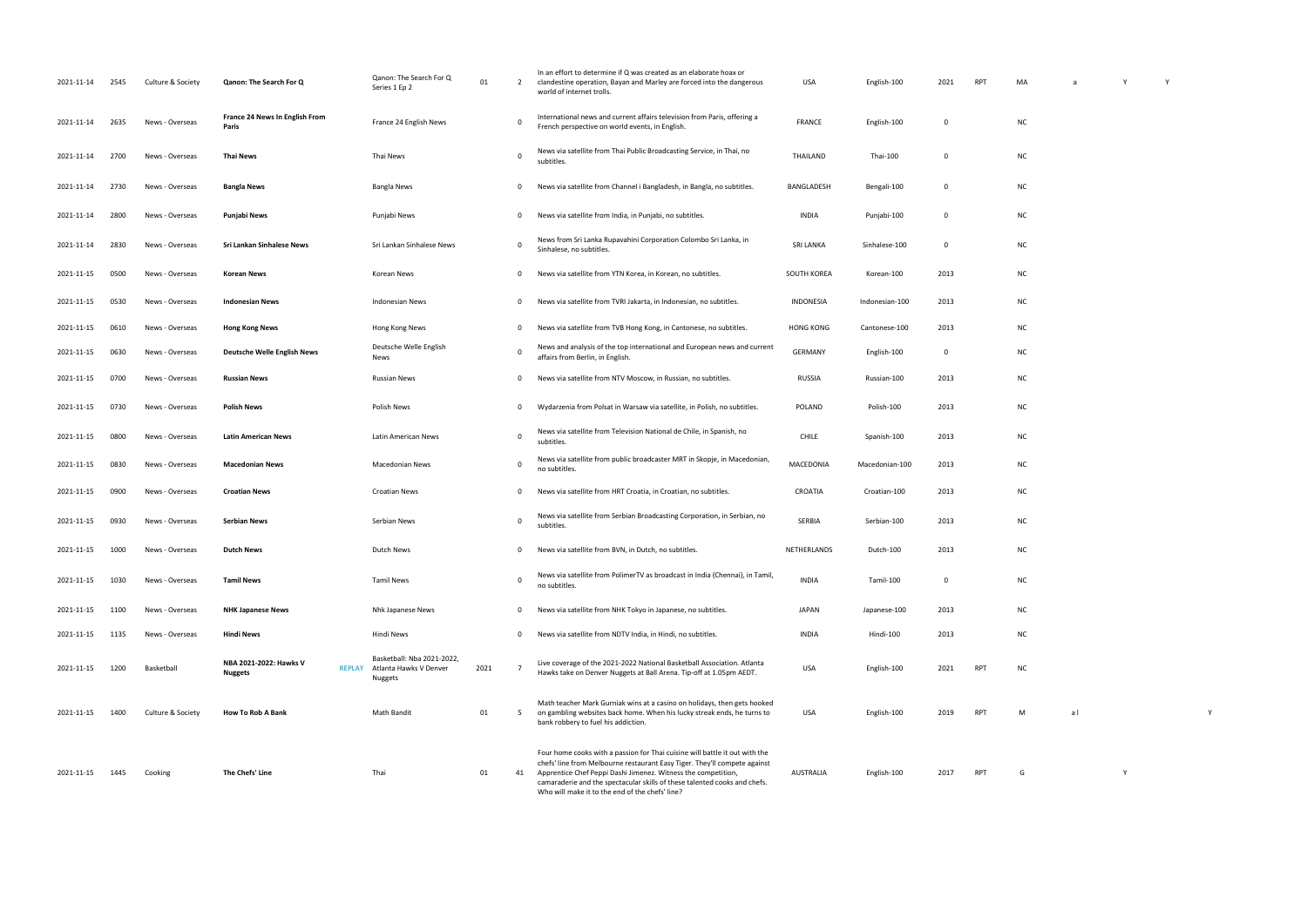| 2021-11-15 | 1515 | Cooking                         | The Chefs' Line                           |                                                | Thai                                                     | 01   | 42           | Station Chef Jarl Banuawa steps up to represent his restaurant against<br>three talented home cooks. Watch the competition, camaraderie and<br>spectacular skills of these talented cooks and chefs. Who will make it to the<br>end of the chefs' line?                                                                                                                                                                                                                                                                                                                                                                                                              | AUSTRALIA          | English-100  | 2017     | <b>RPT</b> | G         |     | Y        |   |
|------------|------|---------------------------------|-------------------------------------------|------------------------------------------------|----------------------------------------------------------|------|--------------|----------------------------------------------------------------------------------------------------------------------------------------------------------------------------------------------------------------------------------------------------------------------------------------------------------------------------------------------------------------------------------------------------------------------------------------------------------------------------------------------------------------------------------------------------------------------------------------------------------------------------------------------------------------------|--------------------|--------------|----------|------------|-----------|-----|----------|---|
| 2021-11-15 | 1545 | News - Overseas                 | <b>ABC America: World News</b><br>Tonight | <b>NEWS</b>                                    | Abc America: World News<br>Tonight With David Muir       |      | $\Omega$     | America's number one network news bulletin with anchors David Muir<br>weekdays Whit Johnson Saturday edition and Linsey Davis Sunday edition.                                                                                                                                                                                                                                                                                                                                                                                                                                                                                                                        | <b>USA</b>         | English-100  | $\Omega$ |            | <b>NC</b> |     | Y        |   |
| 2021-11-15 | 1610 | News - Overseas                 | This Week with George<br>Stephanopoulos   | <b>NEWS</b>                                    | Abc America: This Week<br>With George<br>Stephanopoulos  |      | 0            | This Week with George Stephanopoulos from ABC America.                                                                                                                                                                                                                                                                                                                                                                                                                                                                                                                                                                                                               | USA                | English-100  | 0        |            | <b>NC</b> |     | Υ        |   |
| 2021-11-15 | 1705 | Variety                         | Takeshi's Castle                          |                                                | Takeshi's Castle Thailand<br>Series 1 Ep 1               | 01   | -1           | The evil Shogun Takeshi has kidnapped Princess Woonsen and imprisoned<br>her in his castle. Contestants aim to storm Takeshi's castle and free her.                                                                                                                                                                                                                                                                                                                                                                                                                                                                                                                  | THAILAND           | English-100  | 2017     | <b>RPT</b> | PG        | ads |          |   |
| 2021-11-15 | 1735 | Contemporary                    | <b>Shortland Street</b>                   |                                                | <b>Shortland Street Series 3</b><br>2021 Ep 262          | 03   | 262          | The hugely popular Kiwi soap is set around the goings-on at a fictional<br>Auckland hospital, and has a reputation for dealing with complex social<br>issues in an inclusive and engrossing way.                                                                                                                                                                                                                                                                                                                                                                                                                                                                     | <b>NEW ZEALAND</b> | English-100  | 2020     |            | PG        |     |          |   |
| 2021-11-15 | 1805 | Quiz                            | RocKwiz                                   |                                                | Heidi Lenffer, Sam Margins<br>& Daryl Braithwaite        | 12   | 12           | A RocKwiz episode for all ages! Tonight's special guests, Sam Margin and<br>Heidi Leffner, are the lead singers from two of Australia's successful<br>contemporary bands, The Rubens and Cloud Control. Then, in answer to<br>the question, 'Who was in the same class as Olivia Newton John, trained as<br>a fitter and turner and eventually sang with a band called Sherbert?', out<br>comes Daryl Braithwaite to perform and be interviewed by Julia. Before<br>Sam and Heidi close the show with an Arctic Monkey's song, there is a<br>moment of RocKwiz chaos when it is revealed that one of Julia's questions<br>is completely misleading! Brian's mistake! | AUSTRALIA          | English-100  | 2014     | <b>RPT</b> | PG        |     | <b>Y</b> |   |
| 2021-11-15 | 1905 | Quiz                            | Jeopardy!                                 |                                                | Jeopardy Series 35 Ep 126                                | 35   | 126          | The late Alex Trebek hosts Jeopardy!, where the answers are revealed and<br>the contestants must guess the appropriate questions.                                                                                                                                                                                                                                                                                                                                                                                                                                                                                                                                    | <b>USA</b>         | English-100  | 2018     | <b>RPT</b> | PG        |     |          |   |
| 2021-11-15 | 1930 | News - Domestic                 | <b>NITV News Update</b>                   | <b>NITV</b><br><b>Encore</b>                   | Nitv News Update 2021<br>5min Viceland Version Ep<br>225 | 2021 | 225          | The latest news from the oldest living culture, NITV delivers Australian<br>stories from an Indigenous perspective.                                                                                                                                                                                                                                                                                                                                                                                                                                                                                                                                                  | AUSTRALIA          |              | 2021     |            | <b>NC</b> |     |          |   |
| 2021-11-15 | 1935 | Quiz                            | 8 Out Of 10 Cats Does<br>Countdown        |                                                | 8 Out Of 10 Cats Does<br>Countdown Series 9 Ep 4         | 09   | 4            | 8 Out Of 10 Cats Does Countdown is hosted by Jimmy Carr, with team<br>captains Sean Lock and Jon Richardson, and features Rachel Riley and Susie UNITED KINGDOM<br>Dent on maths and dictionary duty respectively.                                                                                                                                                                                                                                                                                                                                                                                                                                                   |                    | English-100  | 2016     | <b>RPT</b> | M         | als | Y        |   |
| 2021-11-15 | 2030 | Culture & Society               | Dark Side Of The 90s                      | <b>New</b><br>Episode                          | Viper Room: Hollywood's<br>Sanctuary, The                | 01   | $\mathbf{2}$ | The Viper Room was a refuge for young Hollywood to hide from the prying<br>eyes of the press, until one fateful night when the death of a rising star<br>instantly made it headline news.                                                                                                                                                                                                                                                                                                                                                                                                                                                                            | USA                | English-100  | 2021     |            | M         |     |          |   |
| 2021-11-15 | 2120 | Variety                         | The Back Side Of Television               | <b>New</b><br><b>Episode</b>                   | 100% Nothing Down The<br>Well                            | 01   | 1            | Join Mitch McTaggart on a hilarious journey through Australian television.<br>Explore how true crime has gotten worse, and how psychics aren't much<br>help. Also, which network has a weird obsession with Peter Falconio? Plus,<br>how does breaking out of jail lead to a TV gig?                                                                                                                                                                                                                                                                                                                                                                                 | <b>AUSTRALIA</b>   | English-100  | 2021     |            | MA        |     |          |   |
| 2021-11-15 | 2150 | Culture & Society               | The Story Of A Thousand Miles             | <b>New</b><br><b>Series</b><br><b>Premiere</b> | Thousand Miles, A                                        | 01   | - 1          | Vanessa Carlton wrote 'A Thousand Miles' in her childhood home as a<br>teenager. Little did she know the song would become an international<br>smash hit, a film-soundtrack favourite, and would be repurposed by new<br>artists and the internet for the next 20 years. VICE meets Vanessa Carlton,<br>White Chicks actor Terry Crews, and others responsible for making the<br>song the indelible hit still widely adored today.                                                                                                                                                                                                                                   | USA                | English-100  | 2021     |            | M         |     |          |   |
| 2021-11-15 | 2220 | Health, Science &<br>Technology | <b>Australia's Health Revolution</b>      |                                                | Australia's Health<br>Revolution Series 1 Ep 3           | 01   | 3            | Dr Michael Mosley was himself diagnosed with Type 2 diabetes and was<br>determined to reverse this with diet, not drugs. He successfully did so and<br>now wants to encourage Australians to do so.                                                                                                                                                                                                                                                                                                                                                                                                                                                                  | AUSTRALIA          | English-100  | 2020     | <b>RPT</b> | PG        | a q |          |   |
| 2021-11-15 | 2325 | Culture & Society               | 76 Days                                   |                                                | Premiere 76 Days                                         |      | $\mathbf 0$  | Raw and intimate, 76 Days captures the struggles of patients and frontline<br>medical professionals battling the COVID-19 pandemic in Wuhan.                                                                                                                                                                                                                                                                                                                                                                                                                                                                                                                         | <b>USA</b>         | Mandarin-100 | 2021     |            | M         |     |          | Y |

- glish-100 2017 RPT G  $Y$ 
	- weekdays Whit Johnson Saturday edition and Linsey Davis Sunday edition. USA English-100 <sup>0</sup> NC <sup>Y</sup>
	- 0 This Week with George Stephanopoulos from ABC America. USA English-100 0 NC Y
	- her in his castle. Contestants and storm Takeshijo and free her. The storm Takeshijo castle and free her. The <br>The storm Takeshijo 2017 RPT PG and storm in the storm Takeshijo 2017 RPT PG and storm in the storm in the sto
	- $P$ Galand  $P$ Galand  $P$ Galand  $P$ Galand  $P$ Galand  $P$ Galand  $P$ Galand  $P$ Galand  $P$ Galand  $P$ Galand  $P$ Galand  $P$ Galand  $P$ Galand  $P$ Galand  $P$ Galand  $P$ Galand  $P$ Galand  $P$ Galand  $P$ Galand  $P$ Galand  $P$ Galand  $P$ Galand
		-
		-
		-
		-
		-
		-
	- USA English-100 2021 M
		- MA
			-
		- USA English-100 2021 M
		- AUSTRALIA ENGLish-100 2020 RPT PG a q Y Y Y Y Y
		- $m = 0$ 21 pandemic in Wuhan. USA Mandarin-19 pandemic in Wuhan. USA Mandarin-100 2021 M
- 
- 
- 
- 
- 
- 
- 
- 
- 
-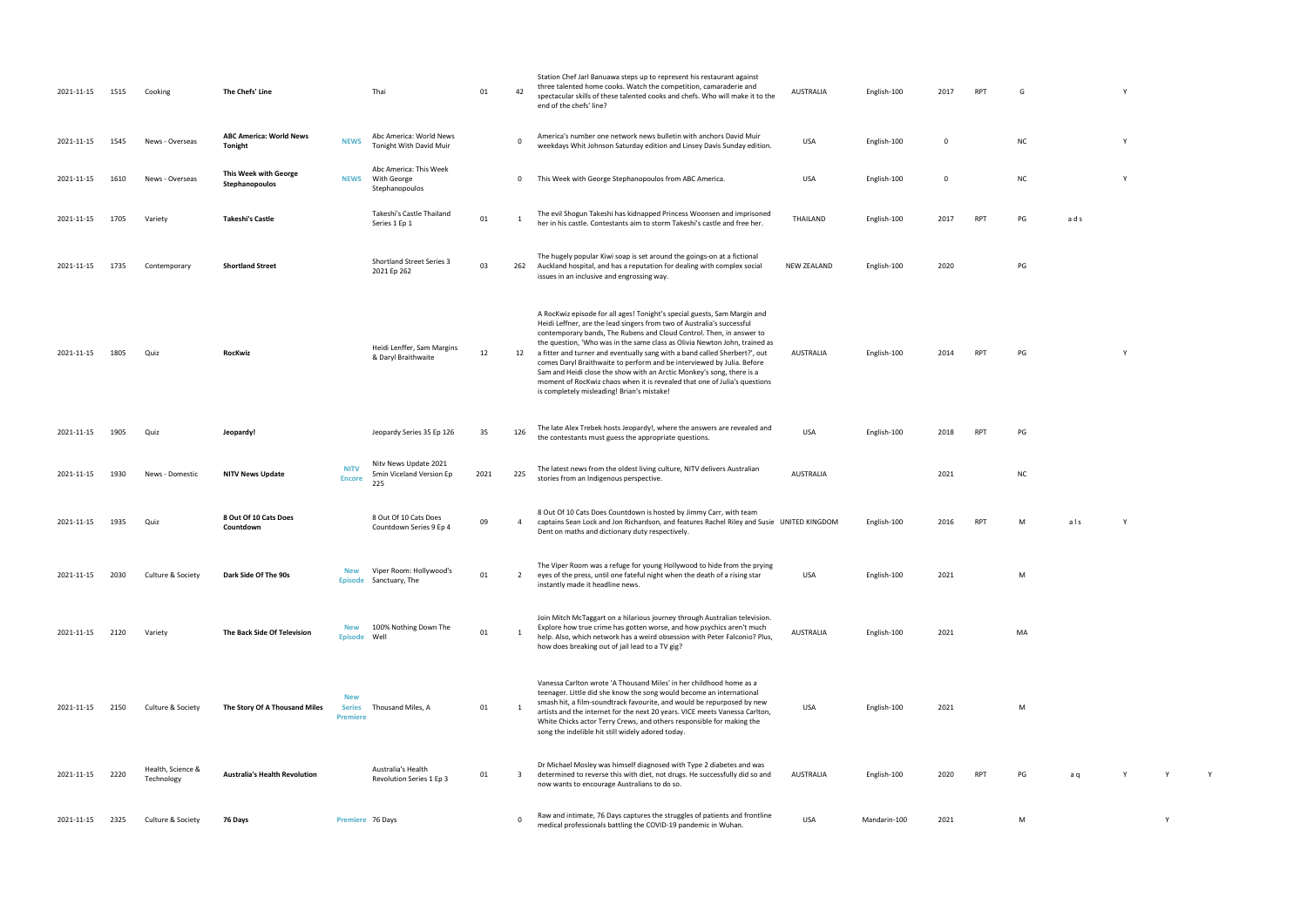| 2021-11-15 | 2455 | Reality           | <b>Adam Looking For Eve</b><br>(Germany)    | Adam Looking For Eve<br>(Germany) Series 4 Ep 9      | 04   | -9       | Celebrity Adam Bastian Yotta meets celebrity Eve Natalia Osada, and they<br>get to know the other islanders. They spend their first night together in the<br>lighthouse, and the following morning, Yotta shows the others his morning<br>routine. Bastian and Natalia get closer over the day, and Melody and<br>Marius can't keep their hands off each other. | GERMANY          | German-100     | 2017 | <b>RPT</b> | MA        | n  |  |
|------------|------|-------------------|---------------------------------------------|------------------------------------------------------|------|----------|-----------------------------------------------------------------------------------------------------------------------------------------------------------------------------------------------------------------------------------------------------------------------------------------------------------------------------------------------------------------|------------------|----------------|------|------------|-----------|----|--|
| 2021-11-15 | 2545 | Culture & Society | <b>Hate Thy Neighbour</b>                   | Sweden's Far Right Youth                             | 01   | -6       | Jamali meets the Nordic Youth, who patrol Sweden's streets hunting<br>'rapefugees' to detemine if this is a valid reaction to an immigration<br>epidemic, or if they are just a bunch of ignorant kids.                                                                                                                                                         | UNITED KINGDOM   | English-100    | 2016 | <b>RPT</b> | MA        |    |  |
| 2021-11-15 | 2635 | News - Overseas   | France 24 News In English From<br>Paris     | France 24 English News                               |      | 0        | International news and current affairs television from Paris, offering a<br>French perspective on world events, in English.                                                                                                                                                                                                                                     | <b>FRANCE</b>    | English-100    | 0    |            | <b>NC</b> |    |  |
| 2021-11-15 | 2700 | News - Overseas   | <b>Thai News</b>                            | Thai News                                            |      | 0        | News via satellite from Thai Public Broadcasting Service, in Thai, no<br>subtitles.                                                                                                                                                                                                                                                                             | THAILAND         | Thai-100       | 0    |            | <b>NC</b> |    |  |
| 2021-11-15 | 2730 | News - Overseas   | Bangla News                                 | Bangla News                                          |      | 0        | News via satellite from Channel i Bangladesh, in Bangla, no subtitles.                                                                                                                                                                                                                                                                                          | BANGLADESH       | Bengali-100    | 0    |            | <b>NC</b> |    |  |
| 2021-11-15 | 2800 | News - Overseas   | Punjabi News                                | Punjabi News                                         |      | 0        | News via satellite from India, in Punjabi, no subtitles.                                                                                                                                                                                                                                                                                                        | INDIA            | Punjabi-100    | 0    |            | <b>NC</b> |    |  |
| 2021-11-15 | 2830 | News - Overseas   | Sri Lankan Sinhalese News                   | Sri Lankan Sinhalese News                            |      | 0        | News from Sri Lanka Rupavahini Corporation Colombo Sri Lanka, in<br>Sinhalese, no subtitles.                                                                                                                                                                                                                                                                    | <b>SRI LANKA</b> | Sinhalese-100  | 0    |            | <b>NC</b> |    |  |
| 2021-11-16 | 0500 | News - Overseas   | Korean News                                 | Korean News                                          |      | 0        | News via satellite from YTN Korea, in Korean, no subtitles.                                                                                                                                                                                                                                                                                                     | SOUTH KOREA      | Korean-100     | 2013 |            | <b>NC</b> |    |  |
| 2021-11-16 | 0530 | News - Overseas   | <b>Indonesian News</b>                      | Indonesian News                                      |      | 0        | News via satellite from TVRI Jakarta, in Indonesian, no subtitles.                                                                                                                                                                                                                                                                                              | INDONESIA        | Indonesian-100 | 2013 |            | <b>NC</b> |    |  |
| 2021-11-16 | 0610 | News - Overseas   | <b>Hong Kong News</b>                       | Hong Kong News                                       |      | 0        | News via satellite from TVB Hong Kong, in Cantonese, no subtitles.                                                                                                                                                                                                                                                                                              | <b>HONG KONG</b> | Cantonese-100  | 2013 |            | <b>NC</b> |    |  |
| 2021-11-16 | 0630 | News - Overseas   | <b>Deutsche Welle English News</b>          | Deutsche Welle English<br>News                       |      | 0        | News and analysis of the top international and European news and current<br>affairs from Berlin, in English.                                                                                                                                                                                                                                                    | GERMANY          | English-100    | 0    |            | <b>NC</b> |    |  |
| 2021-11-16 | 0700 | News - Overseas   | <b>Russian News</b>                         | <b>Russian News</b>                                  |      | 0        | News via satellite from NTV Moscow, in Russian, no subtitles.                                                                                                                                                                                                                                                                                                   | RUSSIA           | Russian-100    | 2013 |            | <b>NC</b> |    |  |
| 2021-11-16 | 0730 | News - Overseas   | <b>Polish News</b>                          | Polish News                                          |      | 0        | Wydarzenia from Polsat in Warsaw via satellite, in Polish, no subtitles.                                                                                                                                                                                                                                                                                        | <b>POLAND</b>    | Polish-100     | 2013 |            | <b>NC</b> |    |  |
| 2021-11-16 | 0800 | News - Overseas   | <b>Ukrainian News</b>                       | Ukrainian News                                       |      | 0        | Ukrainian News from the National Television Company of Ukraine in Kyiv,<br>no subtitles.                                                                                                                                                                                                                                                                        | UKRAINE          | Ukrainian-100  | 2014 |            | <b>NC</b> |    |  |
| 2021-11-16 | 0830 | News - Overseas   | <b>Macedonian News</b>                      | <b>Macedonian News</b>                               |      | $\Omega$ | News via satellite from public broadcaster MRT in Skopje, in Macedonian,<br>no subtitles.                                                                                                                                                                                                                                                                       | MACEDONIA        | Macedonian-100 | 2013 |            | <b>NC</b> |    |  |
| 2021-11-16 | 0900 | News - Overseas   | <b>Croatian News</b>                        | <b>Croatian News</b>                                 |      | n.       | News via satellite from HRT Croatia, in Croatian, no subtitles.                                                                                                                                                                                                                                                                                                 | CROATIA          | Croatian-100   | 2013 |            | <b>NC</b> |    |  |
| 2021-11-16 | 0930 | News - Overseas   | <b>Serbian News</b>                         | Serbian News                                         |      | 0        | News via satellite from Serbian Broadcasting Corporation, in Serbian, no<br>subtitles.                                                                                                                                                                                                                                                                          | SERBIA           | Serbian-100    | 2013 |            | <b>NC</b> |    |  |
| 2021-11-16 | 1000 | News - Overseas   | <b>Dutch News</b>                           | Dutch News                                           |      | 0        | News via satellite from BVN, in Dutch, no subtitles.                                                                                                                                                                                                                                                                                                            | NETHERLANDS      | Dutch-100      | 2013 |            | <b>NC</b> |    |  |
| 2021-11-16 | 1030 | News - Overseas   | Nepali News                                 | Nepali News                                          |      | 0        | News via satellite from Nepal Television in Kathmandu, in Nepali, no<br>subtitles.                                                                                                                                                                                                                                                                              | <b>NEPAL</b>     | Nepali-100     | 0    |            | <b>NC</b> |    |  |
| 2021-11-16 | 1100 | News - Overseas   | <b>NHK Japanese News</b>                    | Nhk Japanese News                                    |      | 0        | News via satellite from NHK Tokyo in Japanese, no subtitles.                                                                                                                                                                                                                                                                                                    | <b>JAPAN</b>     | Japanese-100   | 2013 |            | <b>NC</b> |    |  |
| 2021-11-16 | 1135 | News - Overseas   | Hindi News                                  | Hindi News                                           |      | 0        | News via satellite from NDTV India, in Hindi, no subtitles.                                                                                                                                                                                                                                                                                                     | <b>INDIA</b>     | Hindi-100      | 2013 |            | <b>NC</b> |    |  |
| 2021-11-16 | 1200 | Basketball        | NBA 2021-2022: Heat V Jazz<br><b>REPLAY</b> | Basketball: Nba 2021-2022,<br>Miami Heat V Utah Jazz | 2021 |          | Live coverage of the 2021-2022 National Basketball Association. Miami<br>Heat take on Utah Jazz at Vivint Arena. Tip-off at 9.00am AEDT.                                                                                                                                                                                                                        | <b>USA</b>       | English        | 2021 | <b>RPT</b> | <b>NC</b> |    |  |
| 2021-11-16 | 1400 | Culture & Society | <b>Searchers: Highway Of Tears</b>          | Searchers: Highway Of Tears                          | 00   | 11       | VICE follows former RCMP detective Ray Michalko on his search for the<br>killers of Alberta Williams, Aielah Auger and Ramona Wilson, some of the<br>women and girls murdered along Northern BC's Highway Of Tears.                                                                                                                                             | CANADA           | English-100    | 2016 | <b>RPT</b> | M         | al |  |
| 2021-11-16 | 1430 | Drama             | Slingshot                                   | Slingshot                                            |      | 0        | Frankie is a 10 year-old kid on summer vacation at a run-down trailer park.<br>When Tayla, a 10 year-old girl, shows a romantic interest, Frankie's holiday<br>becomes a whole lot more complicated. Slingshot is an amusing analogy on<br>modern love told through the eyes of one of its latest victims.                                                      | AUSTRALIA        | English-100    | 2015 | RPT        | M         | s  |  |

| MA | $\mathsf{n}$   |   | Y |  |
|----|----------------|---|---|--|
|    |                |   |   |  |
|    |                |   |   |  |
| MA | $\bar{1}$      |   | Y |  |
|    |                |   |   |  |
| NC |                |   |   |  |
|    |                |   |   |  |
| NC |                |   |   |  |
|    |                |   |   |  |
| NC |                |   |   |  |
|    |                |   |   |  |
| NC |                |   |   |  |
|    |                |   |   |  |
| NC |                |   |   |  |
| NC |                |   |   |  |
|    |                |   |   |  |
| NC |                |   |   |  |
| NC |                |   |   |  |
|    |                |   |   |  |
| NC |                |   |   |  |
|    |                |   |   |  |
| NC |                |   |   |  |
| NC |                |   |   |  |
|    |                |   |   |  |
| NC |                |   |   |  |
|    |                |   |   |  |
| NC |                |   |   |  |
| NC |                |   |   |  |
|    |                |   |   |  |
| NC |                |   |   |  |
| NC |                |   |   |  |
|    |                |   |   |  |
| NC |                |   |   |  |
|    |                |   |   |  |
| NC |                |   |   |  |
| NC |                |   |   |  |
|    |                |   |   |  |
|    |                |   |   |  |
| NC |                |   |   |  |
|    |                |   |   |  |
| M  | a <sub>l</sub> |   |   |  |
|    |                |   |   |  |
|    |                |   |   |  |
|    |                |   |   |  |
| M  | $\mathsf{s}$   | Y |   |  |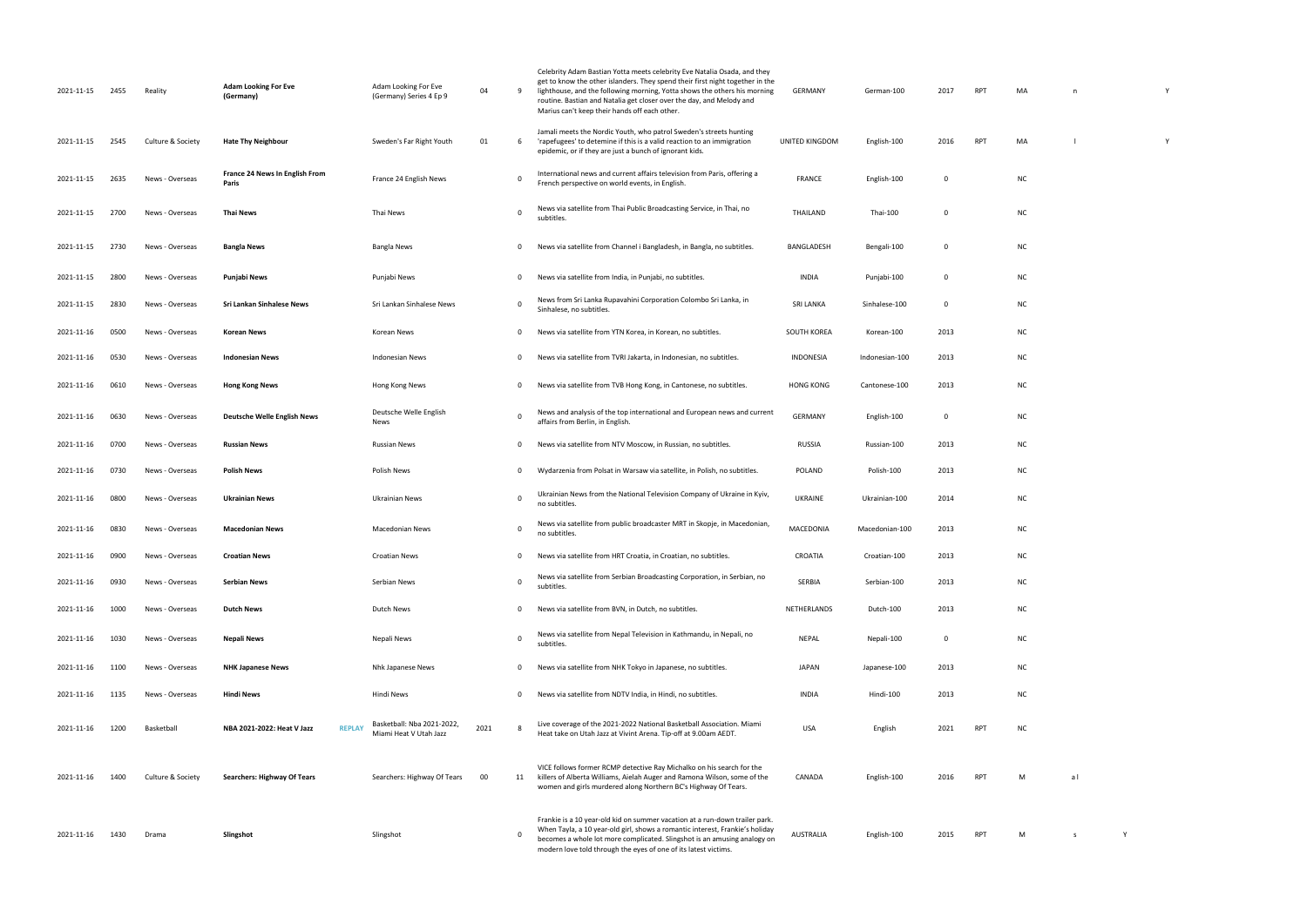| 2021-11-16 | 1440 | Cooking           | The Chefs' Line                                  |                              | Thai                                                     | 01   | 43  | Sous chef Ben from Thai restaurant Easy Tiger goes up against two<br>passionate home cooks. Witness the competition, camaraderie and<br>spectacular skills of these talented cooks and chefs.                                                                                                                                                                                                                                                                                                                                                                                                                                      | AUSTRALIA          | English-100 | 2017 | RPT        | G         |                | Y        |   |
|------------|------|-------------------|--------------------------------------------------|------------------------------|----------------------------------------------------------|------|-----|------------------------------------------------------------------------------------------------------------------------------------------------------------------------------------------------------------------------------------------------------------------------------------------------------------------------------------------------------------------------------------------------------------------------------------------------------------------------------------------------------------------------------------------------------------------------------------------------------------------------------------|--------------------|-------------|------|------------|-----------|----------------|----------|---|
| 2021-11-16 | 1510 | Cooking           | The Chefs' Line                                  |                              | Thai                                                     | 01   | 44  | Head Chef Jarrod from Thai restaurant Easy Tiger goes up against this<br>week's best home cook. This is the ultimate David vs Goliath battle. Can<br>the passion of a home cook beat a professional chef?                                                                                                                                                                                                                                                                                                                                                                                                                          | AUSTRALIA          | English-100 | 2017 | <b>RPT</b> | G         |                | <b>V</b> |   |
| 2021-11-16 | 1540 | News - Overseas   | <b>ABC America: World News</b><br><b>Tonight</b> | <b>NEWS</b>                  | Abc America: World News<br>Tonight With David Muir       |      | - 0 | America's number one network news bulletin with anchors David Muir<br>weekdays Whit Johnson Saturday edition and Linsey Davis Sunday edition.                                                                                                                                                                                                                                                                                                                                                                                                                                                                                      | USA                | English-100 | 0    |            | <b>NC</b> |                | Y        |   |
| 2021-11-16 | 1605 | News - Domestic   | <b>PBS Newshour</b>                              | <b>NEWS</b>                  | PBS Newshour                                             |      | - C | Reviews and analysis of the day's news presented by Judy Woodruff for the<br>Public Broadcasting Service (PBS) in the United States.                                                                                                                                                                                                                                                                                                                                                                                                                                                                                               | <b>USA</b>         | English-100 | 2012 | <b>RPT</b> | NC.       |                |          |   |
| 2021-11-16 | 1705 | Variety           | <b>Takeshi's Castle</b>                          |                              | Takeshi's Castle Thailand<br>Series 1 Ep 2               | 01   | - 2 | The evil Shogun Takeshi has kidnapped Princess Woonsen and imprisoned<br>her in his castle. Contestants aim to storm Takeshi's castle and free her.                                                                                                                                                                                                                                                                                                                                                                                                                                                                                | THAILAND           | English-100 | 2017 | <b>RPT</b> | PG        | a s            |          |   |
| 2021-11-16 | 1735 | Contemporary      | <b>Shortland Street</b>                          | New<br><b>Episode</b>        | Shortland Street Series 3<br>2021 Ep 263                 | 03   |     | The hugely popular Kiwi soap is set around the goings-on at a fictional<br>263 Auckland hospital, and has a reputation for dealing with complex social<br>issues in an inclusive and engrossing way.                                                                                                                                                                                                                                                                                                                                                                                                                               | <b>NEW ZEALAND</b> | English-100 | 2020 |            | PG        |                |          |   |
| 2021-11-16 | 1805 | Quiz              | RocKwiz                                          |                              | Russell Morris, Fiona Boyes<br>& Frente                  | 12   | 13  | Russell Morris, Fiona Boyes & Frente - With a 2013 ARIA award and a<br>recent album under his belt, Russell Morris is proof that you can be a<br>legend in the 1970s and still be a popular and dynamic artist in 2014.<br>Russell performs a song from 'Van Diemen's Land' and is joined by<br>Australian blues singer Fiona Boyes. 2014 marks 21 years since Frente<br>released their debut LP, 'Marvin The Album'. Founding members Simon<br>Austin and Angie Hart perform 'Ordinary Angels', before Fiona and Russell<br>close the show with a powerful version of the Howling Wolf blues<br>standard, 'Smokestack Lightning'. | AUSTRALIA          | English-100 | 2014 | <b>RPT</b> | M         |                | Y        |   |
| 2021-11-16 | 1905 | Quiz              | Jeopardy!                                        | <b>SBS</b><br><b>Encore</b>  | Jeopardy Series 35 Ep 127                                | 35   | 127 | The late Alex Trebek hosts Jeopardy!, where the answers are revealed and<br>the contestants must guess the appropriate questions.                                                                                                                                                                                                                                                                                                                                                                                                                                                                                                  | <b>USA</b>         | English-100 | 2018 | <b>RPT</b> | PG        |                |          |   |
| 2021-11-16 | 1930 | News - Domestic   | <b>NITV News Update</b>                          | <b>NITV</b><br><b>Encore</b> | Nity News Update 2021<br>5min Viceland Version Ep<br>226 | 2021 | 226 | The latest news from the oldest living culture, NITV delivers Australian<br>stories from an Indigenous perspective.                                                                                                                                                                                                                                                                                                                                                                                                                                                                                                                | AUSTRALIA          | English-100 | 2021 |            | <b>NC</b> |                |          |   |
| 2021-11-16 | 1935 | Quiz              | 8 Out Of 10 Cats Does<br>Countdown               |                              | 8 Out Of 10 Cats Does<br>Countdown Series 9 Ep 5         | 09   | 5   | 8 Out Of 10 Cats Does Countdown is hosted by Jimmy Carr, with team<br>captains Sean Lock and Jon Richardson, and features Rachel Riley and Susie UNITED KINGDOM<br>Dent on maths and dictionary duty respectively.                                                                                                                                                                                                                                                                                                                                                                                                                 |                    | English-100 | 2016 | <b>RPT</b> | M         | $\mathsf{I}$ s | Y        |   |
| 2021-11-16 | 2030 | Culture & Society | Alone                                            | New<br><b>Episode</b>        | Over The Edge Part 1                                     | 07   | 11  | As the competition comes to a close, the final three participants fight to<br>make it to day 100 and win the million dollar prize, but brutal conditions<br>and below zero temperatures push the survivalists to the edge. One risks<br>irreparable bodily harm, while another is caught in a life-threatening<br>storm, and another faces their own mental demons. Food continues to<br>become more and more scarce, and the participants must decide how far<br>they can push themselves before they fall over the edge.                                                                                                         | USA                | English-100 | 2020 |            | M         | al             |          | Y |
| 2021-11-16 | 2145 | Culture & Society | <b>Stacey Dooley Sleeps Over</b>                 | <b>New</b><br><b>Episode</b> | British Lion King, The                                   | 02   | -4  | Stacey heads to Nottingham to spend the weekend with Reece Oliver and<br>his family. Reece brought a taste of the African savannah to<br>Nottinghamshire when he moved two lions and a puma into his back<br>garden near the picture-postcard village of Strelley. Stacey talks to Reece<br>about the controversy surrounding keeping wild animals in cages, asks<br>what drives him to keep wild animals as pets, and looks at the effect his<br>lifestyle has had on those around him.                                                                                                                                           | UNITED KINGDOM     | English-100 | 2021 |            | M         |                |          |   |
| 2021-11-16 | 2235 | Culture & Society | The Devil You Know                               | Final<br><b>Episode</b>      | Alien Agenda                                             | 02   |     | When Sherry dies from a heart attack, we investigate how her ministry<br>lives on, and trace the proliferation of her conspiracy theories about the<br>New Age Alien Agenda.                                                                                                                                                                                                                                                                                                                                                                                                                                                       | USA                | English-100 | 2021 |            | M         | a v            |          | Y |

- 
- $\begin{array}{ccccccc}\n\text{lish-100} & & & 2017 & & \text{RPT} & & \text{G}\n\end{array}$ 
	- weekdays Whit Johnson Saturday edition and Linsey Davis Sunday edition. USA English-100 <sup>0</sup> NC <sup>Y</sup>
	- PUBLIC BROADCASTING STATES. USA ENGLISH-100 2012 RPT NC Y
	- her in his castle. Contestants and free her. The storm Takeshijo and free her. The storm Takeshijo and free h<br>That is castle and free her. The storm Takeshijo and free her. The storm Takeshijo and free her. The storm Tak
	- $PG$ 
		-
		-
		-
		-
		-
	- $NC$
- 100 2016 RPT M ls Y
	-
	- USA English-100 20<br>2020 M al Y Y Y
		-
		-
		- USA English-100 2021 M a v Y Y Y Y 2021
- 
- 
- 
- 
- 
- 
- 
- 
- 
- 
- 
-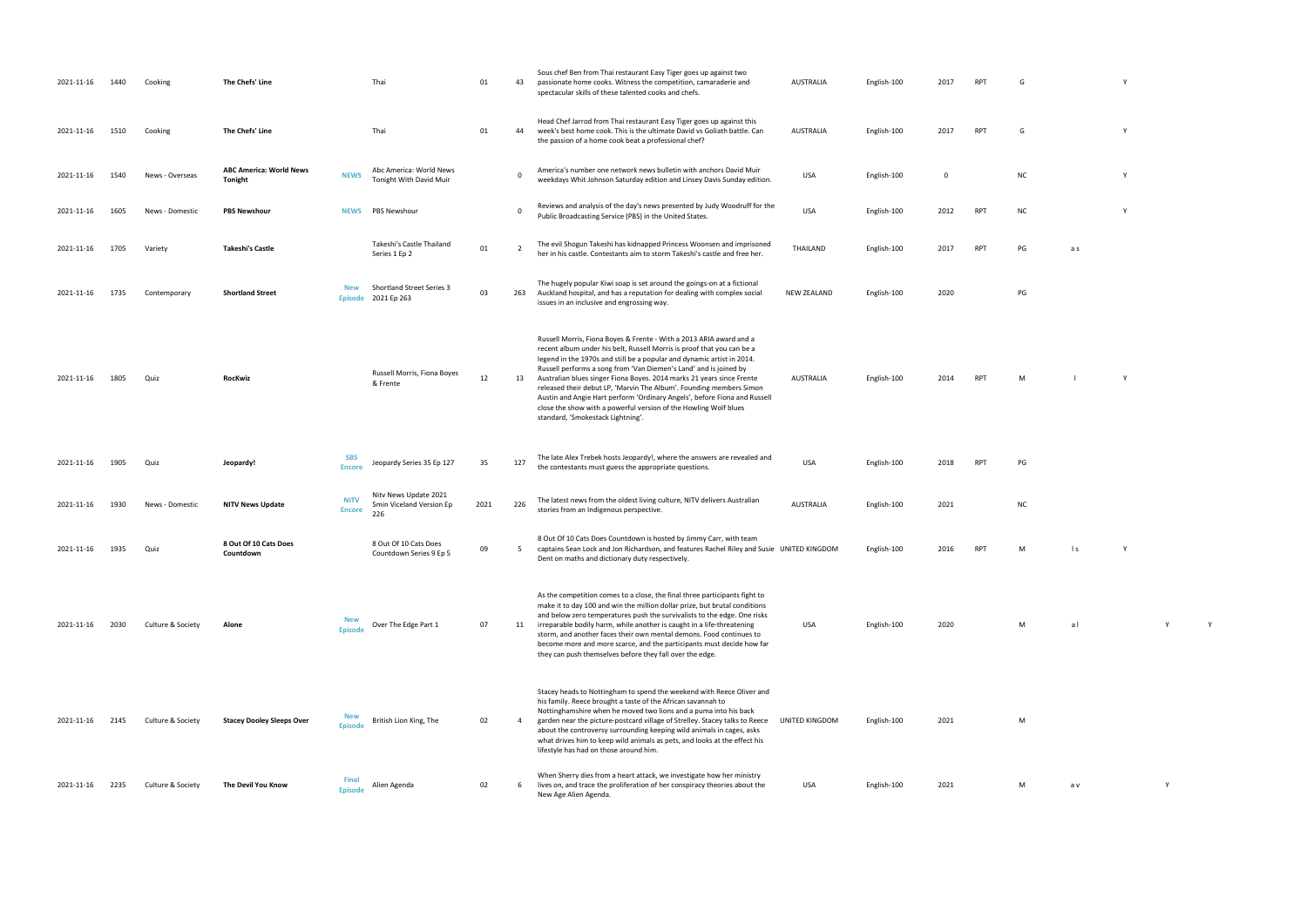| 2021-11-16 | 2325 | <b>Action Adventure</b> | <b>The Saint</b>                         | <b>MOVIE</b> |                                |    | 0              | Emma Russell, a young scientist, has discovered a secret that will enable<br>the Russian billionaire Ivan Tretiak to crown himself the first Czar of the<br>new Russian Empire, and he will do anything to neutralise the danger she<br>represents. The normally cold and cynical Templar, stirred by long dormant<br>feelings, desperately fights to protect Emma while struggling to master the<br>one identity he cannot assume with ease - himself. | USA              | English-100    | 1997        | RPT        | М         | alv  |
|------------|------|-------------------------|------------------------------------------|--------------|--------------------------------|----|----------------|---------------------------------------------------------------------------------------------------------------------------------------------------------------------------------------------------------------------------------------------------------------------------------------------------------------------------------------------------------------------------------------------------------------------------------------------------------|------------------|----------------|-------------|------------|-----------|------|
| 2021-11-16 | 2530 | Travel                  | <b>F-ck That's Delicious</b>             |              | Specialty Food Items           | 03 | -5             | Ever wonder about caviar on fried chicken? Do you suck the head on a live<br>spotted prawn? Watch and learn.                                                                                                                                                                                                                                                                                                                                            | <b>USA</b>       | English-100    | 2017        | <b>RPT</b> | М         | dl   |
| 2021-11-16 | 2600 | Travel                  | <b>F-ck That's Delicious</b>             |              | Restaurant Takeover, The       | 03 | 6              | The whole cast of FTD runs a restaurant, with Action as the chef, Meyhem<br>bartending, Big Body the Maître D', and The Alchemist waiting tables. If<br>only it was that easy.                                                                                                                                                                                                                                                                          | USA              | English-100    | 2017        | <b>RPT</b> | М         | adls |
| 2021-11-16 | 2630 | News - Overseas         | <b>RT News In English From</b><br>Moscow |              | Russia Today English News      |    | 0              | RT from Moscow delivers the latest news and current affairs from around<br>the world including special reports and entertainment news, in English.                                                                                                                                                                                                                                                                                                      | <b>RUSSIA</b>    | English-100    | $\mathbf 0$ |            | <b>NC</b> |      |
| 2021-11-16 | 2700 | News - Overseas         | Thai News                                |              | Thai News                      |    | 0              | News via satellite from Thai Public Broadcasting Service, in Thai, no<br>subtitles.                                                                                                                                                                                                                                                                                                                                                                     | THAILAND         | Thai-100       | $\mathbf 0$ |            | <b>NC</b> |      |
| 2021-11-16 | 2730 | News - Overseas         | <b>Bangla News</b>                       |              | Bangla News                    |    | 0              | News via satellite from Channel i Bangladesh, in Bangla, no subtitles.                                                                                                                                                                                                                                                                                                                                                                                  | BANGLADESH       | Bengali-100    | 0           |            | NC        |      |
| 2021-11-16 | 2800 | News - Overseas         | Punjabi News                             |              | Punjabi News                   |    | $\mathbf{0}$   | News via satellite from India, in Punjabi, no subtitles.                                                                                                                                                                                                                                                                                                                                                                                                | INDIA            | Punjabi-100    | 0           |            | <b>NC</b> |      |
| 2021-11-16 | 2830 | News - Overseas         | Sri Lankan Sinhalese News                |              | Sri Lankan Sinhalese News      |    | $\mathbf{0}$   | News from Sri Lanka Rupavahini Corporation Colombo Sri Lanka, in<br>Sinhalese, no subtitles.                                                                                                                                                                                                                                                                                                                                                            | <b>SRI LANKA</b> | Sinhalese-100  | $\mathbf 0$ |            | <b>NC</b> |      |
| 2021-11-17 | 0500 | News - Overseas         | Korean News                              |              | Korean News                    |    | $\mathbf{0}$   | News via satellite from YTN Korea, in Korean, no subtitles.                                                                                                                                                                                                                                                                                                                                                                                             | SOUTH KOREA      | Korean-100     | 2013        |            | NC        |      |
| 2021-11-17 | 0530 | News - Overseas         | <b>Indonesian News</b>                   |              | Indonesian News                |    | $\mathbf{0}$   | News via satellite from TVRI Jakarta, in Indonesian, no subtitles.                                                                                                                                                                                                                                                                                                                                                                                      | INDONESIA        | Indonesian-100 | 2013        |            | <b>NC</b> |      |
| 2021-11-17 | 0610 | News - Overseas         | <b>Hong Kong News</b>                    |              | Hong Kong News                 |    | $\mathbf{0}$   | News via satellite from TVB Hong Kong, in Cantonese, no subtitles.                                                                                                                                                                                                                                                                                                                                                                                      | <b>HONG KONG</b> | Cantonese-100  | 2013        |            | NC        |      |
| 2021-11-17 | 0630 | News - Overseas         | <b>Deutsche Welle English News</b>       |              | Deutsche Welle English<br>News |    | 0              | News and analysis of the top international and European news and current<br>affairs from Berlin, in English.                                                                                                                                                                                                                                                                                                                                            | GERMANY          | English-100    | 0           |            | <b>NC</b> |      |
| 2021-11-17 | 0700 | News - Overseas         | <b>Russian News</b>                      |              | Russian News                   |    | $\overline{0}$ | News via satellite from NTV Moscow, in Russian, no subtitles.                                                                                                                                                                                                                                                                                                                                                                                           | <b>RUSSIA</b>    | Russian-100    | 2013        |            | <b>NC</b> |      |
| 2021-11-17 | 0730 | News - Overseas         | <b>Polish News</b>                       |              | Polish News                    |    | $\mathbf{0}$   | Wydarzenia from Polsat in Warsaw via satellite, in Polish, no subtitles.                                                                                                                                                                                                                                                                                                                                                                                | POLAND           | Polish-100     | 2013        |            | <b>NC</b> |      |
| 2021-11-17 | 0800 | News - Overseas         | <b>Ukrainian News</b>                    |              | Ukrainian News                 |    | 0              | Ukrainian News from the National Television Company of Ukraine in Kyiv,<br>no subtitles.                                                                                                                                                                                                                                                                                                                                                                | <b>UKRAINE</b>   | Ukrainian-100  | 2014        |            | <b>NC</b> |      |
| 2021-11-17 | 0830 | News - Overseas         | <b>Macedonian News</b>                   |              | Macedonian News                |    | $\mathbf 0$    | News via satellite from public broadcaster MRT in Skopje, in Macedonian,<br>no subtitles.                                                                                                                                                                                                                                                                                                                                                               | MACEDONIA        | Macedonian-100 | 2013        |            | NC        |      |
| 2021-11-17 | 0900 | News - Overseas         | <b>Croatian News</b>                     |              | <b>Croatian News</b>           |    | $\mathbf{0}$   | News via satellite from HRT Croatia, in Croatian, no subtitles.                                                                                                                                                                                                                                                                                                                                                                                         | CROATIA          | Croatian-100   | 2013        |            | NC        |      |
| 2021-11-17 | 0930 | News - Overseas         | Serbian News                             |              | Serbian News                   |    | 0              | News via satellite from Serbian Broadcasting Corporation, in Serbian, no<br>subtitles.                                                                                                                                                                                                                                                                                                                                                                  | SERBIA           | Serbian-100    | 2013        |            | <b>NC</b> |      |
| 2021-11-17 | 1000 | News - Overseas         | Dutch News                               |              | Dutch News                     |    | $\mathbf{0}$   | News via satellite from BVN, in Dutch, no subtitles.                                                                                                                                                                                                                                                                                                                                                                                                    | NETHERLANDS      | Dutch-100      | 2013        |            | <b>NC</b> |      |
| 2021-11-17 | 1030 | News - Overseas         | F24 International & Africa News          |              | <b>African News</b>            |    | $\mathbf{0}$   | African news in English from France 24.                                                                                                                                                                                                                                                                                                                                                                                                                 | FRANCE           | English-100    | $\mathbf 0$ |            | <b>NC</b> |      |
| 2021-11-17 | 1100 | News - Overseas         | <b>NHK Japanese News</b>                 |              | Nhk Japanese News              |    | $\mathbf{0}$   | News via satellite from NHK Tokyo in Japanese, no subtitles.                                                                                                                                                                                                                                                                                                                                                                                            | JAPAN            | Japanese-100   | 2013        |            | <b>NC</b> |      |
| 2021-11-17 | 1135 | News - Overseas         | <b>Hindi News</b>                        |              | Hindi News                     |    | $\mathbf{0}$   | News via satellite from NDTV India, in Hindi, no subtitles.                                                                                                                                                                                                                                                                                                                                                                                             | INDIA            | Hindi-100      | 2013        |            | <b>NC</b> |      |

| M         | alv      |   | Y |  |
|-----------|----------|---|---|--|
| M         | $d \mid$ | Y | Y |  |
| M         | adls     | Υ | Y |  |
| NC        |          |   |   |  |
| NC        |          |   |   |  |
| NC        |          |   |   |  |
| NC        |          |   |   |  |
| NC        |          |   |   |  |
| NC        |          |   |   |  |
| <b>NC</b> |          |   |   |  |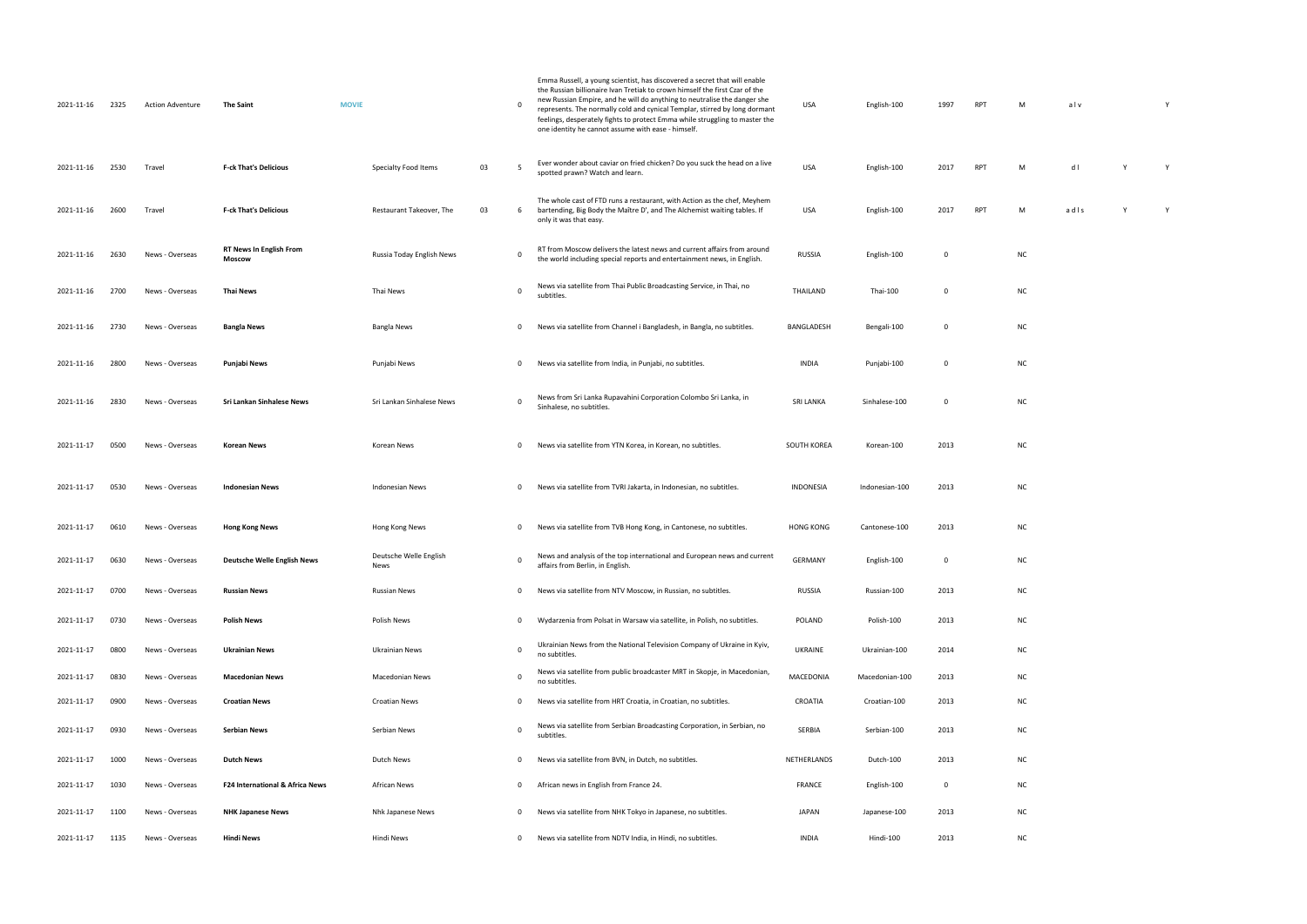| 2021-11-17 | 1200 | <b>Figure Skating</b> | <b>ISU Four Continents Figure</b><br><b>Skating</b> | <b>SPORTS</b>                | Isu Four Continents Figure<br>Skating (Seoul, Sth Korea)<br>Part 1 | 2019 | 10  | International Figure Skating 2019-2020. Coverage of the ISU Four<br>Continents Figure Skating in Seoul, South Korea - Part 1.                                                                                                                                                                                                                                                                                                                                                                                                                                                                          |                    |             | 2019 | <b>RPT</b> | N <sub>C</sub> |
|------------|------|-----------------------|-----------------------------------------------------|------------------------------|--------------------------------------------------------------------|------|-----|--------------------------------------------------------------------------------------------------------------------------------------------------------------------------------------------------------------------------------------------------------------------------------------------------------------------------------------------------------------------------------------------------------------------------------------------------------------------------------------------------------------------------------------------------------------------------------------------------------|--------------------|-------------|------|------------|----------------|
| 2021-11-17 | 1330 | Culture & Society     | <b>Most Expensivest</b>                             |                              | Treat Yo' Self                                                     | 01   |     | Rapper 2 Chainz uncovers all the extravagant ways the one per cent spend<br>their money, and asks - is it worth it? In this episode, during a \$10,000<br>steak dinner, 2 Chainz and Action Bronson ponder the age-old question: if<br>you don't lavish yourself with unnecessary luxuries, who will?                                                                                                                                                                                                                                                                                                  | USA                | English-100 | 2017 | <b>RPT</b> | M              |
| 2021-11-17 | 1400 | Drama                 | Crossbow                                            |                              | Crossbow                                                           |      | 0   | A kid. His mum and dad. The sex and drugs. And the boy next door who<br>watched the whole thing unravel.                                                                                                                                                                                                                                                                                                                                                                                                                                                                                               | <b>AUSTRALIA</b>   | English-100 | 2007 | <b>RPT</b> | M              |
| 2021-11-17 | 1415 | Culture & Society     | First Out Here: Native Hip Hop                      |                              | First Out Here: Native Hip<br>Hop                                  | 00   | 12  | VICE host Rich Kidd visits Manitoba, Saskatchewan and Toronto to meet<br>First Nations hip-hop artists creating music about their community's<br>unique struggles.                                                                                                                                                                                                                                                                                                                                                                                                                                     | CANADA             | English-100 | 2016 | <b>RPT</b> | M              |
| 2021-11-17 | 1445 | Cooking               | The Chefs' Line                                     |                              | Thai                                                               | 01   | 45  | Inside the kitchen of Thai restaurant Easy Tiger, Mave O'Meara and the<br>chefs reminisce about the week and delve into delicious new dishes. Head<br>chef Jarrod and station chef Jarl show Maeve some classic Thai fish cakes, a<br>fish curry with a twist, and a modern dumpling dessert.                                                                                                                                                                                                                                                                                                          | AUSTRALIA          | English-100 | 2017 | <b>RPT</b> | G              |
| 2021-11-17 | 1515 | Cooking               | The Chefs' Line                                     |                              | Spanish                                                            | 01   | 46  | Four home cooks with a passion for Spanish cuisine will battle it out with<br>the chefs' line from Bar Lourinha. Tonight, they'll compete against<br>apprentice chef Norma Ching. It's a battle between profession and passion.<br>Who will make it to the end of the chefs' line?                                                                                                                                                                                                                                                                                                                     | AUSTRALIA          | English-100 | 2017 | <b>RPT</b> | G              |
| 2021-11-17 | 1545 | News - Overseas       | <b>ABC America: World News</b><br>Tonight           | <b>NEWS</b>                  | Abc America: World News<br><b>Tonight With David Muir</b>          |      | 0   | America's number one network news bulletin with anchors David Muir<br>weekdays Whit Johnson Saturday edition and Linsey Davis Sunday edition.                                                                                                                                                                                                                                                                                                                                                                                                                                                          | <b>USA</b>         | English-100 | 0    |            |                |
| 2021-11-17 | 1610 | News - Domestic       | <b>PBS Newshour</b>                                 | <b>NEWS</b>                  | <b>PBS Newshour</b>                                                |      | 0   | Reviews and analysis of the day's news presented by Judy Woodruff for the<br>Public Broadcasting Service (PBS) in the United States.                                                                                                                                                                                                                                                                                                                                                                                                                                                                   | <b>USA</b>         | English-100 | 2012 | <b>RPT</b> | N0             |
| 2021-11-17 | 1710 | Variety               | <b>Takeshi's Castle</b>                             |                              | Takeshi's Castle Thailand<br>Series 1 Ep 3                         | 01   | 3   | The evil Shogun Takeshi has kidnapped Princess Woonsen and imprisoned<br>her in his castle. Contestants aim to storm Takeshi's castle and free her.                                                                                                                                                                                                                                                                                                                                                                                                                                                    | THAILAND           | English-100 | 2017 | <b>RPT</b> | PG             |
| 2021-11-17 | 1740 | Contemporary          | <b>Shortland Street</b>                             | <b>New</b><br><b>Episode</b> | Shortland Street Series 3<br>2021 Ep 264                           | 03   | 264 | The hugely popular Kiwi soap is set around the goings-on at a fictional<br>Auckland hospital, and has a reputation for dealing with complex social<br>issues in an inclusive and engrossing way.                                                                                                                                                                                                                                                                                                                                                                                                       | <b>NEW ZEALAND</b> | English-100 | 2020 |            |                |
| 2021-11-17 | 1810 | Quiz                  | <b>RocKwiz</b>                                      |                              | <b>Bluesfest Special</b>                                           | 12   | 14  | Filmed at the Byron Bay Bluesfest, Julia, Brian, Dugald and The RocKwiz<br>Orkestra create some unique and unforgettable magic for three thousand<br>happy fans in the Jambalaya tent. Steve Earle performs his 1988 hit<br>'Copperhead Road' and tells Julia about the first band he ever saw, while<br>Vika and Linda Bull raise the canvas roof with a new Paul Kelly song. Plus,<br>festival favourites from America, Beth Hart and Grace Potter, sing and<br>answer questions at the desks, and there are wonderful cameos from Tim<br>Rogers, Michael Franti, Garland Jeffreys and Henry Wagons. | <b>AUSTRALIA</b>   | English-100 | 2014 | <b>RPT</b> | PG             |
| 2021-11-17 | 1910 | Quiz                  | Jeopardy!                                           | <b>SBS</b><br><b>Encore</b>  | Jeopardy Series 35 Ep 128                                          | 35   | 128 | The late Alex Trebek hosts Jeopardy!, where the answers are revealed and<br>the contestants must guess the appropriate questions.                                                                                                                                                                                                                                                                                                                                                                                                                                                                      | <b>USA</b>         | English-100 | 2018 | <b>RPT</b> | PG             |
| 2021-11-17 | 1935 | News - Domestic       | <b>NITV News Update</b>                             | <b>NITV</b><br><b>Encore</b> | Nitv News Update 2021<br>5min Viceland Version Ep<br>227           | 2021 | 227 | The latest news from the oldest living culture, NITV delivers Australian<br>stories from an Indigenous perspective.                                                                                                                                                                                                                                                                                                                                                                                                                                                                                    | <b>AUSTRALIA</b>   |             | 2021 |            |                |
| 2021-11-17 | 1940 | Quiz                  | 8 Out Of 10 Cats Does<br>Countdown                  |                              | 8 Out Of 10 Cats Does<br>Countdown Series 9 Ep 6                   | 09   | 6   | 8 Out Of 10 Cats Does Countdown is hosted by Jimmy Carr, with team<br>captains Sean Lock and Jon Richardson, and features Rachel Riley and Susie UNITED KINGDOM<br>Dent on maths and dictionary duty respectively.                                                                                                                                                                                                                                                                                                                                                                                     |                    | English-100 | 2016 | <b>RPT</b> |                |

- $R$ PT NC  $Y$
- RPT M l Y
- whole thing the whole thing unravel. Also whole thing unravel. Also whole thing unravel. Also whole thing the <br>Thing unravel. Australia english-100 2007 RPT M and state the second whole the second whole the second whole t<br>
- RPT M al Y
- AUSTRALIA English-100 2017 RPT G Y
	-
- RPT G Y
- weekdays Whit Johnson Saturday edition and Linsey Davis Sunday edition. USA English-100 <sup>0</sup> NC <sup>Y</sup>
- PUBLIC BROADCASTING STATES. USA ENGLISH-100 2012 RPT NC Y
- her in his castle. Contestants and storm Takeshi in the storm Takeshi and storm Takeshi and for the storm Take<br>The storm Takeshi and storm Takeshi and storm Takeshi and for the storm Takeshi and storm Takeshi and storm Ta
- $PG$ 
	-
- AUSTRALIA English-100 2014 RPT PG Y
	-
	-
- $nc$
- RPT M als Y
- 
- 
- 
- 
- 
- 
- 
- 
- 
- 
- 
- 
- 
-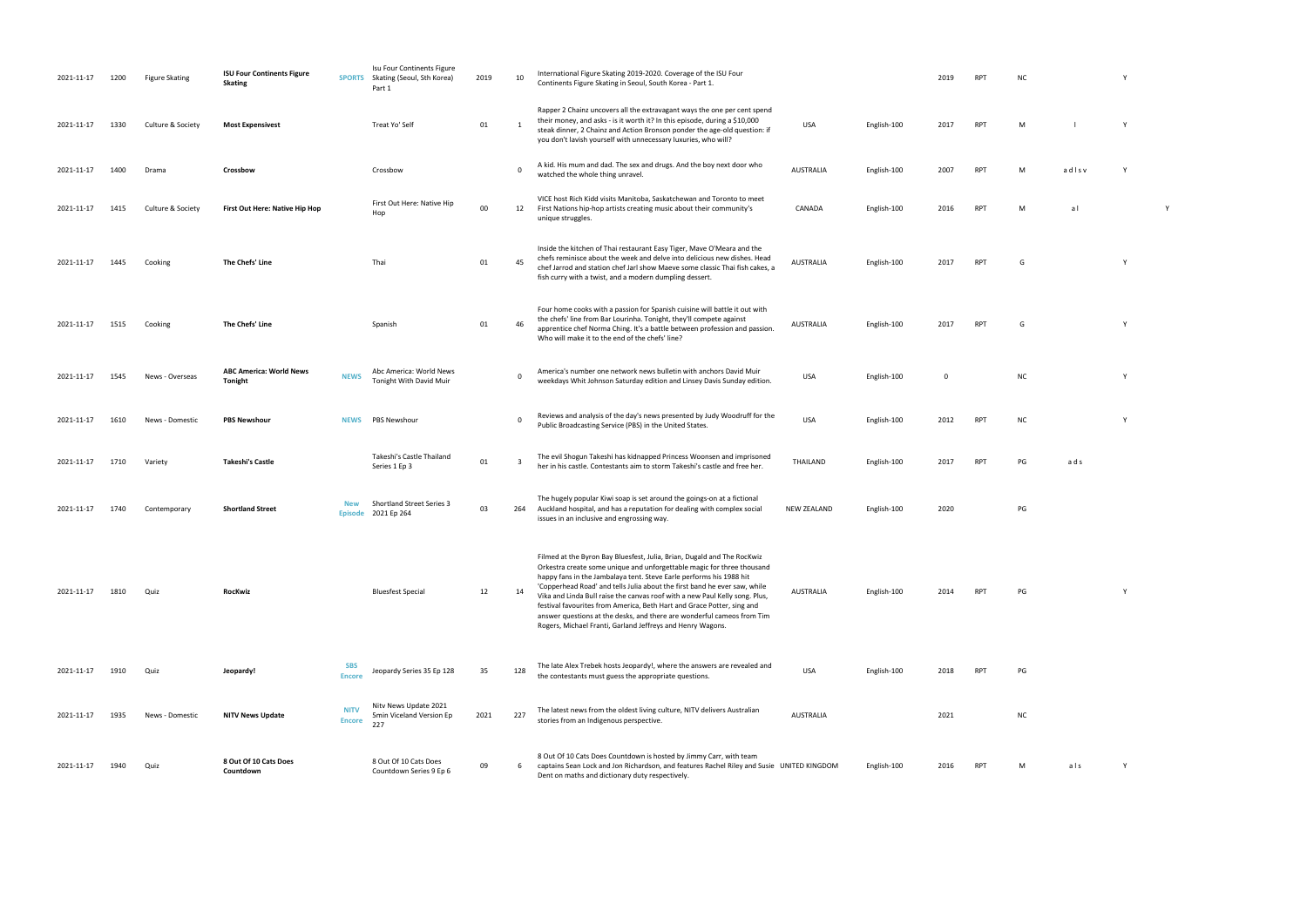| 2021-11-17 | 2030 | Biography       | Tom Cruise - Body And Soul              |                    | Tom Cruise - Body And Soul            |    | $\mathbf 0$ | After a career spanning 40 years, Tom Cruise does not seem to have<br>developed one wrinkle. His legendary smile has dominated many<br>blockbuster productions. This film will try to unveil the man behind the<br>film icon. Although he was, for a long time, Hollywood's highest paid star,<br>Tom Cruise is also a secret and tormented actor whose break-ups and<br>Scientology beliefs provide regular fodder for the tabloids.                                                                                                                                                          | <b>FRANCE</b>    | English-100    | 2020        | <b>RPT</b> | M         | al  | Y |
|------------|------|-----------------|-----------------------------------------|--------------------|---------------------------------------|----|-------------|------------------------------------------------------------------------------------------------------------------------------------------------------------------------------------------------------------------------------------------------------------------------------------------------------------------------------------------------------------------------------------------------------------------------------------------------------------------------------------------------------------------------------------------------------------------------------------------------|------------------|----------------|-------------|------------|-----------|-----|---|
| 2021-11-17 | 2135 | Fantasy         | Legend                                  | <b>MOVIE</b>       |                                       |    | $\mathbf 0$ | Set in a timeless mythical forest inhabited by fairies, goblins, unicorns, and<br>mortals, the fantastic story has Tom Cruise as a mystical forest dweller<br>chosen by fate to undertake a heroic quest. He must save a beautiful<br>princess (Mia Sara) and defeat the demonic Lord of Darkness (Tim Curry),<br>or the world will be plunged into a never-ending ice age. Co-starring Billy<br>Barty and Alice Playten and directed by Ridley Scott, famed for his<br>remarkable settings and unparalleled imagery, the incredibly realised fable<br>is the stuff movie legends are made of. | <b>USA</b>       | English-100    | 1985        | <b>RPT</b> | PG        | hlv |   |
| 2021-11-17 | 2315 | News - Overseas | <b>Vice News Tonight</b>                | New<br>Episode 158 | Vice News Tonight 2021 Ep             | 01 | 158         | VICE News Tonight cuts through the spin, disinformation, and punditry to<br>bring you in-depth coverage of the day's top stories, and fearless on-the-<br>ground reporting on the people, places, and voices you won't see<br>anywhere else.                                                                                                                                                                                                                                                                                                                                                   | <b>USA</b>       | English-100    | 2021        |            | <b>NC</b> |     |   |
| 2021-11-17 | 2415 | Horror          | Rosemary's Baby                         | <b>MOVIE</b>       |                                       |    | $\mathbf 0$ | This brilliant adaptation of Ira Levin's best-selling novel is the story of a<br>loving young New York City couple who are expecting their first child. Like<br>most first-time mothers, Rosemary (Mia Farrow) experiences confusion<br>and fear. Her husband (John Cassavetes), an ambitious but unsuccessful<br>actor, makes a pact with the devil that promises to send his career<br>skyward. Director Roman Polanski elicits uniformly extraordinary<br>performance from the all-star cast.                                                                                               | <b>USA</b>       | English-100    | 1968        | <b>RPT</b> | M         | hnv |   |
| 2021-11-17 | 2640 | News - Overseas | France 24 News In English From<br>Paris |                    | France 24 English News                |    | $\mathbf 0$ | International news and current affairs television from Paris, offering a<br>French perspective on world events, in English.                                                                                                                                                                                                                                                                                                                                                                                                                                                                    | FRANCE           | English-100    | $\Omega$    |            | <b>NC</b> |     |   |
| 2021-11-17 | 2700 | News - Overseas | <b>Thai News</b>                        |                    | Thai News                             |    | $\mathbf 0$ | News via satellite from Thai Public Broadcasting Service, in Thai, no<br>subtitles.                                                                                                                                                                                                                                                                                                                                                                                                                                                                                                            | THAILAND         | Thai-100       | $\Omega$    |            | <b>NC</b> |     |   |
| 2021-11-17 | 2730 | News - Overseas | <b>Bangla News</b>                      |                    | <b>Bangla News</b>                    |    | $\mathbf 0$ | News via satellite from Channel i Bangladesh, in Bangla, no subtitles.                                                                                                                                                                                                                                                                                                                                                                                                                                                                                                                         | BANGLADESH       | Bengali-100    | $\mathbf 0$ |            | <b>NC</b> |     |   |
| 2021-11-17 | 2800 | News - Overseas | Punjabi News                            |                    | Punjabi News                          |    | $\Omega$    | News via satellite from India, in Punjabi, no subtitles.                                                                                                                                                                                                                                                                                                                                                                                                                                                                                                                                       | <b>INDIA</b>     | Punjabi-100    | $\Omega$    |            | NC        |     |   |
| 2021-11-17 | 2830 | News - Overseas | Sri Lankan Sinhalese News               |                    | Sri Lankan Sinhalese News             |    | $\mathbf 0$ | News from Sri Lanka Rupavahini Corporation Colombo Sri Lanka, in<br>Sinhalese, no subtitles.                                                                                                                                                                                                                                                                                                                                                                                                                                                                                                   | SRI LANKA        | Sinhalese-100  | $\Omega$    |            | NC        |     |   |
| 2021-11-18 | 0500 | News - Overseas | <b>Korean News</b>                      |                    | Korean News                           |    | $\mathbf 0$ | News via satellite from YTN Korea, in Korean, no subtitles.                                                                                                                                                                                                                                                                                                                                                                                                                                                                                                                                    | SOUTH KOREA      | Korean-100     | 2013        |            | NC        |     |   |
| 2021-11-18 | 0530 | News - Overseas | <b>Indonesian News</b>                  |                    | <b>Indonesian News</b>                |    | $\mathbf 0$ | News via satellite from TVRI Jakarta, in Indonesian, no subtitles.                                                                                                                                                                                                                                                                                                                                                                                                                                                                                                                             | INDONESIA        | Indonesian-100 | 2013        |            | <b>NC</b> |     |   |
| 2021-11-18 | 0610 | News - Overseas | <b>Hong Kong News</b>                   |                    | Hong Kong News                        |    | $\mathbf 0$ | News via satellite from TVB Hong Kong, in Cantonese, no subtitles.                                                                                                                                                                                                                                                                                                                                                                                                                                                                                                                             | <b>HONG KONG</b> | Cantonese-100  | 2013        |            | NC        |     |   |
| 2021-11-18 | 0630 | News - Overseas | <b>Deutsche Welle English News</b>      |                    | Deutsche Welle English<br><b>News</b> |    | $\Omega$    | News and analysis of the top international and European news and current<br>affairs from Berlin, in English.                                                                                                                                                                                                                                                                                                                                                                                                                                                                                   | GERMANY          | English-100    | 0           |            | NC        |     |   |
| 2021-11-18 | 0700 | News - Overseas | <b>Russian News</b>                     |                    | <b>Russian News</b>                   |    | $\mathbf 0$ | News via satellite from NTV Moscow, in Russian, no subtitles.                                                                                                                                                                                                                                                                                                                                                                                                                                                                                                                                  | RUSSIA           | Russian-100    | 2013        |            | NC        |     |   |
| 2021-11-18 | 0730 | News - Overseas | Polish News                             |                    | Polish News                           |    | $\mathbf 0$ | Wydarzenia from Polsat in Warsaw via satellite, in Polish, no subtitles.                                                                                                                                                                                                                                                                                                                                                                                                                                                                                                                       | POLAND           | Polish-100     | 2013        |            | NC        |     |   |
| 2021-11-18 | 0800 | News - Overseas | <b>Maltese News</b>                     |                    | <b>Maltese News</b>                   |    | $\mathbf 0$ | News from Public Broadcasting Services Limited, Malta, in Maltese, no<br>subtitles.                                                                                                                                                                                                                                                                                                                                                                                                                                                                                                            | MALTA            | Maltese-100    | 2013        |            | NC        |     |   |
| 2021-11-18 | 0830 | News - Overseas | <b>Macedonian News</b>                  |                    | <b>Macedonian News</b>                |    | $\mathbf 0$ | News via satellite from public broadcaster MRT in Skopje, in Macedonian,<br>no subtitles.                                                                                                                                                                                                                                                                                                                                                                                                                                                                                                      | MACEDONIA        | Macedonian-100 | 2013        |            | <b>NC</b> |     |   |
| 2021-11-18 | 0900 | News - Overseas | <b>Croatian News</b>                    |                    | <b>Croatian News</b>                  |    | $\mathbf 0$ | News via satellite from HRT Croatia, in Croatian, no subtitles.                                                                                                                                                                                                                                                                                                                                                                                                                                                                                                                                | CROATIA          | Croatian-100   | 2013        |            | NC        |     |   |
| 2021-11-18 | 0930 | News - Overseas | Serbian News                            |                    | Serbian News                          |    | $\mathbf 0$ | News via satellite from Serbian Broadcasting Corporation, in Serbian, no<br>subtitles.                                                                                                                                                                                                                                                                                                                                                                                                                                                                                                         | SERBIA           | Serbian-100    | 2013        |            | NC        |     |   |

| $\mathsf{M}$  | a <sub>l</sub> | $\mathsf Y$ |             |
|---------------|----------------|-------------|-------------|
|               |                |             |             |
|               |                |             |             |
| $\mathsf{PG}$ | hlv            |             | $\mathsf Y$ |
|               |                |             |             |
|               |                |             |             |
| NC            |                |             |             |
|               |                |             |             |
| $\mathsf{M}$  | hnv            |             |             |
|               |                |             |             |
| NC            |                |             |             |
| NC            |                |             |             |
| NC            |                |             |             |
| NC            |                |             |             |
| NC            |                |             |             |
| <b>NC</b>     |                |             |             |
| NC            |                |             |             |
| NC            |                |             |             |
| NC            |                |             |             |
| NC            |                |             |             |
| NC<br>NC      |                |             |             |
| NC            |                |             |             |
| NC            |                |             |             |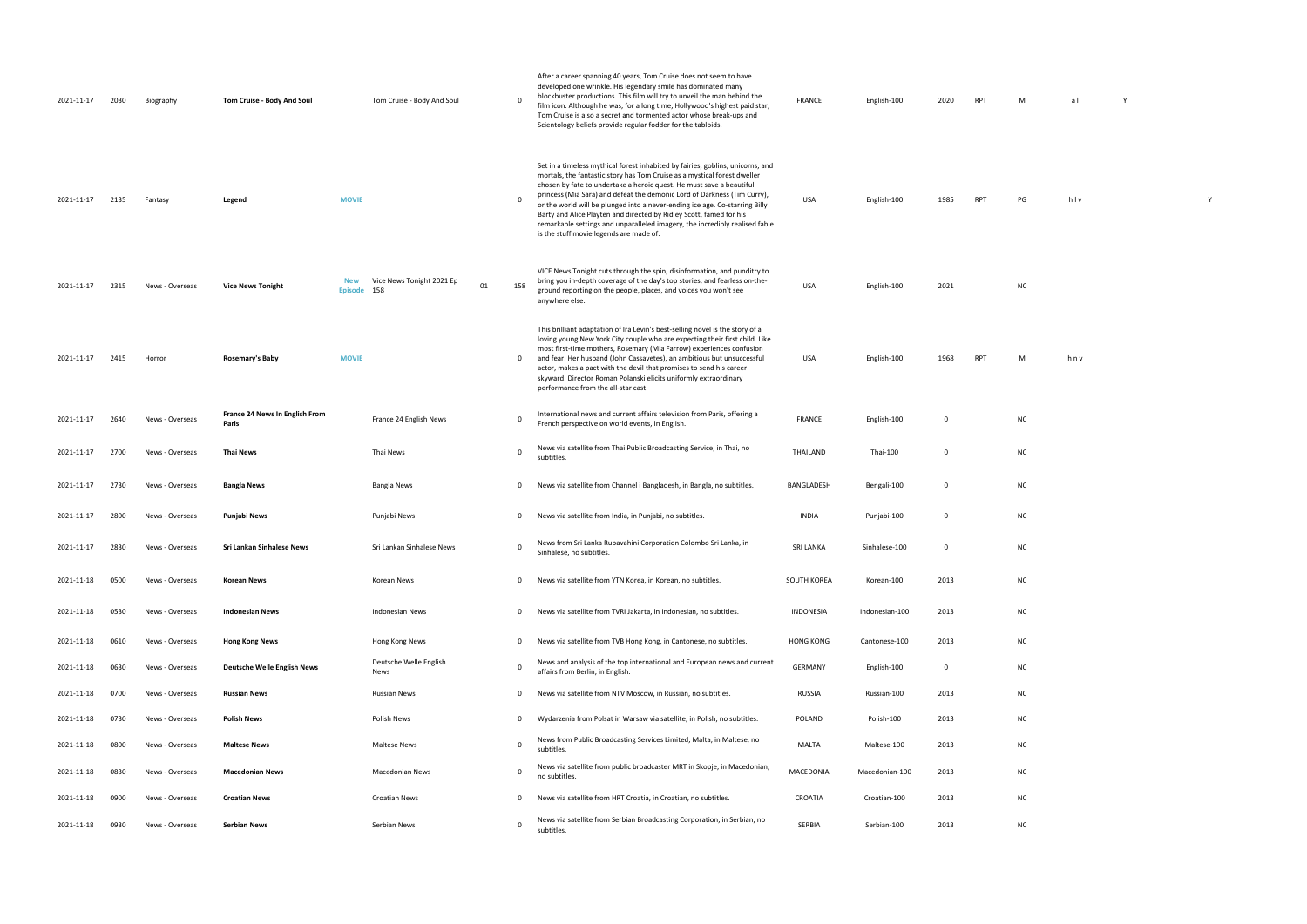- 
- 
- 
- 
- International Figure Skating 2019-2020. <sup>2019</sup> RPT NC <sup>Y</sup>
- you pay to breathe air? USA English-100 <sup>2017</sup> RPT <sup>M</sup> l Y
	-
	-
- into successful business with the successful business of the successful business of the successful business of<br>The successful business of the successful business of the successful business of the successful business of th<br>
	- RPT G Y
		-
- 2017 RPT G Y
	- which Johnson Saturday edition and Linsey Davis Sunday edition and Linsey Davis Sunday edition. USA English-100 O NC Y
	- PUBLIC BROADCASTING STATES. USA ENGLISH-100 2012 RPT NC Y
	- her in his castle. Contestants and free her. The storm Takeshijo and free her. The storm Takeshijo and free h<br>That is castle and free her. The storm Takeshijo and free her. The storm Takeshijo and free her. The storm Tak
	- $PG$
	- RPT PG Y
		-
	- the contestants must guess the appropriate questions. USA English-100 2018 RPT PG
	- $NC$
	- RPT M als Y
- 
- 
- 
- 
- 
- 
- 
- 
- 
- 
- 

| 2021-11-18 | 1000 | News - Overseas       | <b>Dutch News</b>                                      |                              | Dutch News                                               |      | 0              | News via satellite from BVN, in Dutch, no subtitles.                                                                                                                                                                                                                                                                                                                                                      | NETHERLANDS        | Dutch-100    | 2013        |            | NC.       |     |          |
|------------|------|-----------------------|--------------------------------------------------------|------------------------------|----------------------------------------------------------|------|----------------|-----------------------------------------------------------------------------------------------------------------------------------------------------------------------------------------------------------------------------------------------------------------------------------------------------------------------------------------------------------------------------------------------------------|--------------------|--------------|-------------|------------|-----------|-----|----------|
| 2021-11-18 | 1030 | News - Overseas       | <b>Somali News</b>                                     |                              | Somali News                                              |      | $\Omega$       | News via satellite from Universal TV as broadcast in Somalia (Mogadishu),<br>in Somali, no subtitles.                                                                                                                                                                                                                                                                                                     | SOMALIA            | Somali-100   | 0           |            | <b>NC</b> |     |          |
| 2021-11-18 | 1100 | News - Overseas       | <b>NHK Japanese News</b>                               |                              | Nhk Japanese News                                        |      | $\mathbf 0$    | News via satellite from NHK Tokyo in Japanese, no subtitles.                                                                                                                                                                                                                                                                                                                                              | JAPAN              | Japanese-100 | 2013        |            | <b>NC</b> |     |          |
| 2021-11-18 | 1135 | News - Overseas       | <b>Hindi News</b>                                      |                              | Hindi News                                               |      | $\mathbf 0$    | News via satellite from NDTV India, in Hindi, no subtitles.                                                                                                                                                                                                                                                                                                                                               | <b>INDIA</b>       | Hindi-100    | 2013        |            | <b>NC</b> |     |          |
| 2021-11-18 | 1200 | <b>Figure Skating</b> | <b>ISU World Figure Skating</b><br><b>Women's Comp</b> | <b>SPORTS</b>                | Isu World Figure Skating:<br>The Women's Competition     | 2019 | 14             | Coverage of the ISU World Figure Skating Women's Competition.<br>International Figure Skating 2019-2020.                                                                                                                                                                                                                                                                                                  |                    |              | 2019        | RPT        | <b>NC</b> |     | v        |
| 2021-11-18 | 1330 | Culture & Society     | <b>Most Expensivest</b>                                |                              | <b>Bill Of Health</b>                                    | 01   | 2              | Health is wealth (and it comes with a hefty price tag). How much would<br>you pay to breathe air?                                                                                                                                                                                                                                                                                                         | <b>USA</b>         | English-100  | 2017        | RPT        | M         |     | <b>V</b> |
| 2021-11-18 | 1400 | Culture & Society     | Lee Lin Chin's Fashionista                             |                              | Mad Cortes                                               | 02   | 21             | Fashion series hosted by SBS TV's iconic fashion guru, Lee Lin Chin. This<br>episode Lee-Lin Chin meets Sarajevo-born Mira Vukovic, the creator of the<br>romantic and edgy women's wear line Mad Cortes and finds out what<br>inspires her creative process. She talks about her bold-yet-playful<br>Automobile Woman's line influenced by the Art Deco period and the<br>1920's artist Tara de Limpika. | AUSTRALIA          | English-100  | 2004        | RPT        | G         |     |          |
| 2021-11-18 | 1410 | Culture & Society     | Hustle                                                 |                              | Time To Make The Donuts                                  | 01   | $\overline{2}$ | John Henry hopes to turn donut makers Todd and Eric from Cuzin's Duzin<br>into successful businessmen.                                                                                                                                                                                                                                                                                                    | <b>USA</b>         | English-100  | 2018        | <b>RPT</b> | M         |     |          |
| 2021-11-18 | 1500 | Cooking               | The Chefs' Line                                        |                              | Spanish                                                  | 01   | 47             | Station chef Tomoka from Spanish restaurant Bar Lourinha goes up against<br>three passionate home cooks. Witness the competition, camaraderie and<br>spectacular skills of these talented cooks and chefs. Who will make it to the<br>end of the chefs' line?                                                                                                                                             | AUSTRALIA          | English-100  | 2017        | RPT        | G         |     | v        |
| 2021-11-18 | 1530 | Cooking               | The Chefs' Line                                        |                              | Spanish                                                  | 01   | 48             | Sous chef Oscar from Spanish restaurant Bar Lourinha goes up against two<br>talented home cooks. Who can make the tastiest churros - a professional<br>chef or a home cook?                                                                                                                                                                                                                               | <b>AUSTRALIA</b>   | English-100  | 2017        | <b>RPT</b> | G         |     |          |
| 2021-11-18 | 1600 | News - Overseas       | <b>ABC America: World News</b><br>Tonight              | <b>NEWS</b>                  | Abc America: World News<br>Tonight With David Muir       |      | $\Omega$       | America's number one network news bulletin with anchors David Muir<br>weekdays Whit Johnson Saturday edition and Linsey Davis Sunday edition.                                                                                                                                                                                                                                                             | USA                | English-100  | $\mathbf 0$ |            | <b>NC</b> |     | v        |
| 2021-11-18 | 1625 | News - Domestic       | <b>PBS Newshour</b>                                    |                              | <b>PBS Newshour</b>                                      |      | 0              | Reviews and analysis of the day's news presented by Judy Woodruff for the<br>Public Broadcasting Service (PBS) in the United States.                                                                                                                                                                                                                                                                      | USA                | English-100  | 2012        | RPT        | <b>NC</b> |     | Y        |
| 2021-11-18 | 1725 | Variety               | <b>Takeshi's Castle</b>                                |                              | Takeshi's Castle Thailand<br>Series 1 Ep 4               | 01   |                | The evil Shogun Takeshi has kidnapped Princess Woonsen and imprisoned<br>her in his castle. Contestants aim to storm Takeshi's castle and free her.                                                                                                                                                                                                                                                       | THAILAND           | English-100  | 2017        | RP1        | PG        | a s |          |
| 2021-11-18 | 1755 | Contemporary          | <b>Shortland Street</b>                                | <b>Episode</b>               | <b>Shortland Street Series 3</b><br>2021 Ep 265          | 03   | 265            | The hugely popular Kiwi soap is set around the goings-on at a fictional<br>Auckland hospital, and has a reputation for dealing with complex social<br>issues in an inclusive and engrossing way.                                                                                                                                                                                                          | <b>NEW ZEALAND</b> | English-100  | 2020        |            | PG        |     |          |
| 2021-11-18 | 1825 | Quiz                  | <b>RocKwiz</b>                                         |                              | Amandah Wilkinson And<br>Dominic Byrne                   | 06   | 12             | Rock music's most famous faces continue to mix it with the best local trivia<br>buffs. Host Julia Zemiro asks the questions and Brian Nankervis adjudicates<br>over the mayhem. Special guests this week are vocalist and guitarist for<br>Operator Please, Amandah Wilkinson, and Little Red's guitarist-singer<br>Dominic Byrne.                                                                        | AUSTRALIA          | English-100  | 2008        | <b>RPT</b> | PG        |     |          |
| 2021-11-18 | 1905 | Quiz                  | Jeopardy!                                              | <b>SBS</b><br><b>Encore</b>  | Jeopardy Series 35 Ep 129                                | 35   | 129            | The late Alex Trebek hosts Jeopardy!, where the answers are revealed and<br>the contestants must guess the appropriate questions.                                                                                                                                                                                                                                                                         | USA                | English-100  | 2018        | RPT        | PG        |     |          |
| 2021-11-18 | 1930 | News - Domestic       | <b>NITV News Update</b>                                | <b>NITV</b><br><b>Encore</b> | Nitv News Update 2021<br>5min Viceland Version Ep<br>228 | 2021 | 228            | The latest news from the oldest living culture, NITV delivers Australian<br>stories from an Indigenous perspective.                                                                                                                                                                                                                                                                                       | AUSTRALIA          | English-100  | 2021        |            | <b>NC</b> |     |          |
| 2021-11-18 | 1935 | Quiz                  | 8 Out Of 10 Cats Does<br>Countdown                     |                              | 8 Out Of 10 Cats Does<br>Countdown Series 9 Ep 7         | 09   | 7              | 8 Out Of 10 Cats Does Countdown is hosted by Jimmy Carr, with team<br>captains Sean Lock and Jon Richardson, and features Rachel Riley and Susie UNITED KINGDOM<br>Dent on maths and dictionary duty respectively.                                                                                                                                                                                        |                    | English-100  | 2016        | RPT        | M         | als | Y        |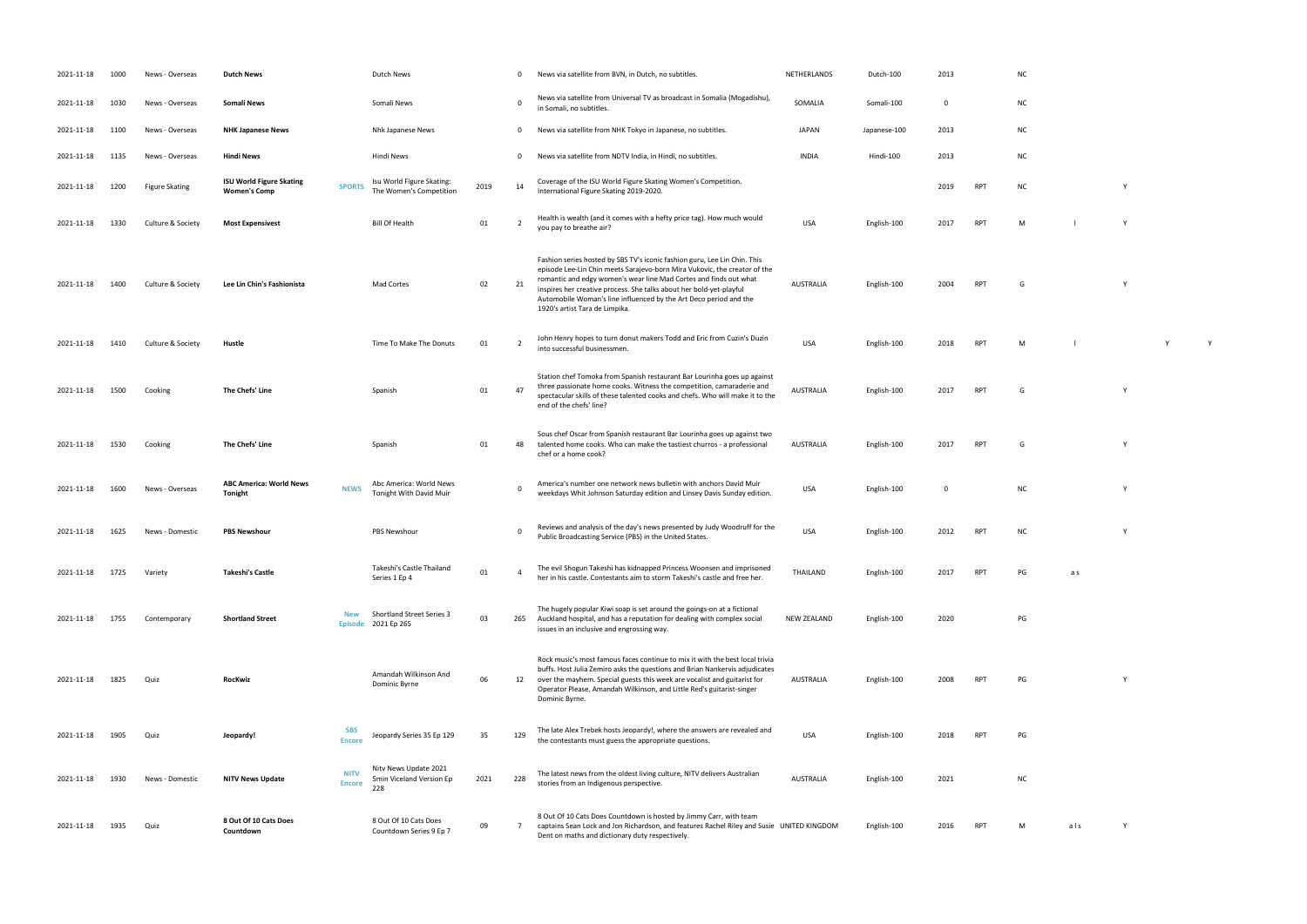| M          | a l | Υ |
|------------|-----|---|
| M          | a l | Υ |
|            |     |   |
| M          |     |   |
|            |     |   |
| ${\sf NC}$ |     |   |

| MA | a v | Υ | Y |
|----|-----|---|---|
|    |     |   |   |

PT M ad l s Y

PH M ls Y

| 2021-11-18 | 2030 | History           | The Curse Of Oak Island            | <b>New</b><br>Episode        | Top 25 Moments You Never<br>Saw Part 2, The  | 07 |                | Host Matty Blake counts down the 'Top 25 Moments You Never Saw' from<br>the hit history series, The Curse of Oak Island.                                                                                                                                                            | <b>USA</b>                       | English-100    | 2020        |            |           | a              |  |
|------------|------|-------------------|------------------------------------|------------------------------|----------------------------------------------|----|----------------|-------------------------------------------------------------------------------------------------------------------------------------------------------------------------------------------------------------------------------------------------------------------------------------|----------------------------------|----------------|-------------|------------|-----------|----------------|--|
| 2021-11-18 | 2120 | History           | The Curse Of Oak Island            | <b>New</b><br><b>Episode</b> | Drilling Down: Finding<br>Answers            | 07 |                | Matty Blake treks to Oak Island to take a look at the team's newest efforts<br>in solving the now 224-year old treasure mystery, as well as get new<br>insight from brothers Rick and Marty Lagina on the clues they think will<br>force the island to finally give up its secrets. | <b>USA</b>                       | English-100    | 2020        |            | M         | al             |  |
| 2021-11-18 | 2210 | Culture & Society | <b>The Source</b>                  | <b>New</b><br><b>Episode</b> | Brazil The Other Virus                       | 01 | $\overline{2}$ | Inside Brazil's fight against COVID-19, misinformation about the virus has<br>been deadly, and some conspiracies can be traced back to the country's<br>President, Jair Bolsonaro.                                                                                                  | USA                              | English-100    | 2021        |            | М         |                |  |
| 2021-11-18 | 2300 | News - Overseas   | <b>Vice News Tonight</b>           | <b>New</b><br>Episode        | Vice News Tonight 2021 Ep<br>159             | 01 | 159            | VICE News Tonight cuts through the spin, disinformation, and punditry to<br>bring you in-depth coverage of the day's top stories, and fearless on-the-<br>ground reporting on the people, places, and voices you won't see<br>anywhere else.                                        | USA                              | English-100    | 2021        |            | <b>NC</b> |                |  |
| 2021-11-18 | 2350 | Period            | Vikings Special: The Saga of Floki |                              | Special - The Saga Of Floki                  | 06 | 11             | Ivar the Boneless has left Kattegat, on a journey to parts unknown. He<br>encounters a stranger and is flooded with memories of his past, prompting<br>Ivar to recount the saga of the enigmatic genius Floki.                                                                      | USA                              | English-100    | 2019        | <b>RPT</b> | MA        | a v            |  |
| 2021-11-18 | 2440 | Culture & Society | The Wrestlers                      |                              | <b>Body Slamming</b><br>Homophobia In Mexico | 01 | -3             | A look at 'Exoticos', male wrestlers who embrace the feminine and dress in<br>drag inside the ring, and have been defying the macho side of Lucha Libre<br>for decades.                                                                                                             | CANADA                           | English-100    | 2017        | <b>RPT</b> | M         | alv            |  |
| 2021-11-18 | 2535 | Sexuality         | My House: The Real Pose            |                              | Old Way                                      |    | 3              | Jelani gets honest with his father about his homosexuality. Relish,<br>desperate for a win this season, gears up to walk at The Kiki Ball, and Tati<br>debuts in a new category.                                                                                                    | USA                              | English-100    | 2017        | <b>RPT</b> | M         | adls           |  |
| 2021-11-18 | 2600 | Sexuality         | My House: The Real Pose            |                              | <b>Ballroom And Beyond</b>                   |    | $\overline{a}$ | Tati walks the Women's March, realising the lack of representation for<br>black and trans women. Meanwhile, Alex and Precious weigh their options<br>outside of ballroom.                                                                                                           | USA                              | English-100    | 2017        | <b>RPT</b> | M         | $\mathsf{I}$ s |  |
| 2021-11-18 | 2625 | News - Overseas   | <b>Deutsche Welle English News</b> |                              | Deutsche Welle English<br>News               |    | $\Omega$       | News and analysis of the top international and European news and current<br>affairs from Berlin, in English.                                                                                                                                                                        | <b>GERMANY</b>                   | English-100    | 0           |            | <b>NC</b> |                |  |
| 2021-11-18 | 2700 | News - Overseas   | Thai News                          |                              | Thai News                                    |    | $\Omega$       | News via satellite from Thai Public Broadcasting Service, in Thai, no<br>subtitles.                                                                                                                                                                                                 | THAILAND                         | Thai-100       | $\mathbf 0$ |            | <b>NC</b> |                |  |
| 2021-11-18 | 2730 | News - Overseas   | <b>Bangla News</b>                 |                              | Bangla News                                  |    | 0              | News via satellite from Channel i Bangladesh, in Bangla, no subtitles.                                                                                                                                                                                                              | BANGLADESH                       | Bengali-100    | 0           |            | <b>NC</b> |                |  |
| 2021-11-18 | 2800 | News - Overseas   | Punjabi News                       |                              | Punjabi News                                 |    | $\mathbf{0}$   | News via satellite from India, in Punjabi, no subtitles.                                                                                                                                                                                                                            | INDIA                            | Punjabi-100    | 0           |            | <b>NC</b> |                |  |
| 2021-11-18 | 2830 | News - Overseas   | Sri Lankan Sinhalese News          |                              | Sri Lankan Sinhalese News                    |    | $\mathbf 0$    | News from Sri Lanka Rupavahini Corporation Colombo Sri Lanka, in<br>Sinhalese, no subtitles.                                                                                                                                                                                        | <b>SRI LANKA</b>                 | Sinhalese-100  | $\mathbf 0$ |            | <b>NC</b> |                |  |
| 2021-11-19 | 0500 | News - Overseas   | <b>Korean News</b>                 |                              | Korean News                                  |    | $\mathbf 0$    | News via satellite from YTN Korea, in Korean, no subtitles.                                                                                                                                                                                                                         | SOUTH KOREA                      | Korean-100     | 2013        |            | <b>NC</b> |                |  |
| 2021-11-19 | 0530 | News - Overseas   | <b>Indonesian News</b>             |                              | Indonesian News                              |    | $\mathbf 0$    | News via satellite from TVRI Jakarta, in Indonesian, no subtitles.                                                                                                                                                                                                                  | <b>INDONESIA</b>                 | Indonesian-100 | 2013        |            | <b>NC</b> |                |  |
| 2021-11-19 | 0610 | News - Overseas   | <b>Hong Kong News</b>              |                              | Hong Kong News                               |    | $\mathbf{0}$   | News via satellite from TVB Hong Kong, in Cantonese, no subtitles.                                                                                                                                                                                                                  | <b>HONG KONG</b>                 | Cantonese-100  | 2013        |            | <b>NC</b> |                |  |
| 2021-11-19 | 0630 | News - Overseas   | <b>Deutsche Welle English News</b> |                              | Deutsche Welle English<br>News               |    | 0              | News and analysis of the top international and European news and current<br>affairs from Berlin, in English.                                                                                                                                                                        | <b>GERMANY</b>                   | English-100    | 0           |            | <b>NC</b> |                |  |
| 2021-11-19 | 0700 | News - Overseas   | <b>Russian News</b>                |                              | <b>Russian News</b>                          |    | 0              | News via satellite from NTV Moscow, in Russian, no subtitles.                                                                                                                                                                                                                       | RUSSIA                           | Russian-100    | 2013        |            | <b>NC</b> |                |  |
| 2021-11-19 | 0730 | News - Overseas   | Polish News                        |                              | Polish News                                  |    | $\mathbf 0$    | Wydarzenia from Polsat in Warsaw via satellite, in Polish, no subtitles.                                                                                                                                                                                                            | POLAND                           | Polish-100     | 2013        |            | <b>NC</b> |                |  |
| 2021-11-19 | 0800 | News - Overseas   | Bosnian News                       |                              | <b>Bosnian News</b>                          |    | $\Omega$       | News via satellite from Radio-Televizija Bosne i Hercegovine, Bosnia.                                                                                                                                                                                                               | <b>BOSNIA AND</b><br>HERZEGOVINA | Bosnian-100    | 0           |            | <b>NC</b> |                |  |
| 2021-11-19 | 0830 | News - Overseas   | <b>Macedonian News</b>             |                              | <b>Macedonian News</b>                       |    | $\Omega$       | News via satellite from public broadcaster MRT in Skopje, in Macedonian,<br>no subtitles.                                                                                                                                                                                           | MACEDONIA                        | Macedonian-100 | 2013        |            | <b>NC</b> |                |  |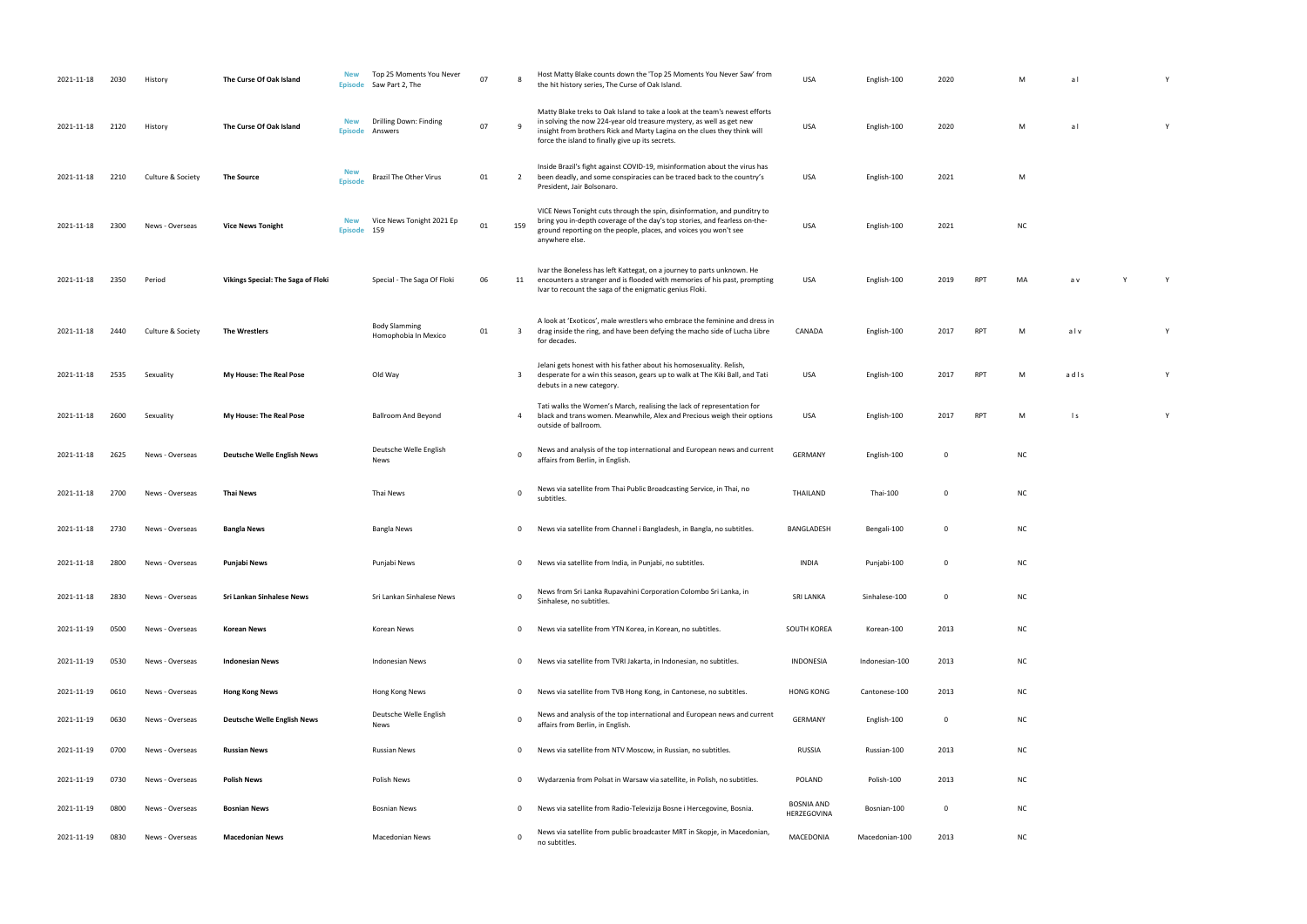- 
- 
- 
- 
- 
- 
- International Gymnastics 2021. <sup>2020</sup> RPT NC <sup>Y</sup>
- For a dog? Really? USA English-100 <sup>2017</sup> RPT <sup>M</sup> l Y <sup>Y</sup>
- USA English-100 2020 RPT M a v Y
- AUSTRALIA English-100 2017 RPT G Y
	-
- RPT G Y
- white Johnson Saturday edition and Linsey Davis Sunday edition and Linsey Davis Sunday edition. USA English-100 O NC Young Davis Sunday edition. USA English-100 O NC Young Davis Sunday edition. USA English-100 O NC Young D
- PUBLIC BROADCASTING STATES. USA ENGLISH-100 2012 RPT NC Y
- her in his castle. Contestants and free her. The storm Takeshijo and free her. The storm Takeshijo and free h<br>That is castle and free her. The storm Takeshijo and free her. The storm Takeshijo and free her. The storm Tak
- $PG$
- AUSTRALIA ENGLISH-100 2008 RPT PG Y
- the contestants must guess the appropriate questions. USA English-100 2018 RPT PG
- $NC$
- RPT M als Y

| 2021-11-19 | 0900 | News - Overseas   | <b>Croatian News</b>                         |                              | <b>Croatian News</b>                                                |      | - 0         | News via satellite from HRT Croatia, in Croatian, no subtitles.                                                                                                                                                      | CROATIA            | Croatian-100 | 2013        |            | N0 |
|------------|------|-------------------|----------------------------------------------|------------------------------|---------------------------------------------------------------------|------|-------------|----------------------------------------------------------------------------------------------------------------------------------------------------------------------------------------------------------------------|--------------------|--------------|-------------|------------|----|
| 2021-11-19 | 0930 | News - Overseas   | <b>Serbian News</b>                          |                              | Serbian News                                                        |      | $\Omega$    | News via satellite from Serbian Broadcasting Corporation, in Serbian, no<br>subtitles.                                                                                                                               | SERBIA             | Serbian-100  | 2013        |            | NO |
| 2021-11-19 | 1000 | News - Overseas   | <b>Dutch News</b>                            |                              | Dutch News                                                          |      | $\mathbf 0$ | News via satellite from BVN, in Dutch, no subtitles.                                                                                                                                                                 | <b>NETHERLANDS</b> | Dutch-100    | 2013        |            | NO |
| 2021-11-19 | 1030 | News - Overseas   | <b>Armenian News</b>                         |                              | <b>Armenian News</b>                                                |      | $\Omega$    | News via satellite from Channel H1 Armenia (Yerevan), in Armenian, no<br>subtitles.                                                                                                                                  | ARMENIA            | Armenian-100 | 2014        |            | N0 |
| 2021-11-19 | 1100 | News - Overseas   | <b>NHK Japanese News</b>                     |                              | Nhk Japanese News                                                   |      | 0           | News via satellite from NHK Tokyo in Japanese, no subtitles.                                                                                                                                                         | <b>JAPAN</b>       | Japanese-100 | 2013        |            | N0 |
| 2021-11-19 | 1135 | News - Overseas   | <b>Hindi News</b>                            |                              | Hindi News                                                          |      | 0           | News via satellite from NDTV India, in Hindi, no subtitles.                                                                                                                                                          | <b>INDIA</b>       | Hindi-100    | 2013        |            | N0 |
| 2021-11-19 | 1200 | Gymnastics        | <b>Rhythmic Gymnastics World Cup</b><br>Baku | <b>SPORTS</b>                | Gymnastics: Rhythmic<br><b>Gymnastics World Cup</b><br>Series, Baku | 2020 | 11          | Coverage of the Rhythmic Gymnastics World Cup Series, Baku.<br>International Gymnastics 2021.                                                                                                                        |                    |              | 2020        | <b>RPT</b> | N0 |
| 2021-11-19 | 1335 | Culture & Society | <b>Most Expensivest</b>                      |                              | Doggy Style                                                         | 01   | -3          | It is Trappy's birthday and he deserves to be greedy. But a \$12,000 cake?<br>For a dog? Really?                                                                                                                     | <b>USA</b>         | English-100  | 2017        | <b>RPT</b> | M  |
| 2021-11-19 | 1400 | Culture & Society | <b>Rise Up</b>                               |                              | Anti Apartheid Movement,<br>The                                     | 01   | -6          | Apartheid, racial segregation in South Africa that survived despite world<br>wide condemnation, would prove no match for black and white citizens<br>rising up to end it.                                            | <b>USA</b>         | English-100  | 2020        | <b>RPT</b> | M  |
| 2021-11-19 | 1455 | Cooking           | The Chefs' Line                              |                              | Spanish                                                             | 01   | 49          | Executive chef Matt McConnell from Spanish restaurant Bar Lourinha goes<br>up against the best of the home cooks. The final showdown is a Paella<br>battle. Can the passion of a home cook beat a professional chef? | AUSTRALIA          | English-100  | 2017        | <b>RPT</b> | G  |
| 2021-11-19 | 1525 | Cooking           | The Chefs' Line                              |                              | Spanish                                                             | 01   | 50          | Inside the kitchen of Spanish restaurant Bar Lourinha, Maeve O'Meara and<br>the chefs' line delve into delicious new dishes, including their house<br>chorizo, prawn croquette, clams, and tora de queso.            | AUSTRALIA          | English-100  | 2017        | <b>RPT</b> | G  |
| 2021-11-19 | 1555 | News - Overseas   | <b>ABC America: World News</b><br>Tonight    | <b>NEWS</b>                  | Abc America: World News<br>Tonight With David Muir                  |      | $\Omega$    | America's number one network news bulletin with anchors David Muir<br>weekdays Whit Johnson Saturday edition and Linsey Davis Sunday edition.                                                                        | <b>USA</b>         | English-100  | $\mathbf 0$ |            | N0 |
| 2021-11-19 | 1625 | News - Domestic   | <b>PBS Newshour</b>                          | <b>NEWS</b>                  | PBS Newshour                                                        |      | - 0         | Reviews and analysis of the day's news presented by Judy Woodruff for the<br>Public Broadcasting Service (PBS) in the United States.                                                                                 | <b>USA</b>         | English-100  | 2012        | <b>RPT</b> | N0 |
| 2021-11-19 | 1725 | Variety           | Takeshi's Castle                             |                              | Takeshi's Castle Thailand<br>Series 1 Ep 5                          | 01   |             | The evil Shogun Takeshi has kidnapped Princess Woonsen and imprisoned<br>her in his castle. Contestants aim to storm Takeshi's castle and free her.                                                                  | THAILAND           | English-100  | 2017        | <b>RPT</b> | PG |
| 2021-11-19 | 1755 | Contemporary      | <b>Shortland Street</b>                      | <b>New</b><br><b>Episode</b> | Shortland Street Series 3<br>2021 Ep 266                            | 03   | 266         | The hugely popular Kiwi soap is set around the goings-on at a fictional<br>Auckland hospital, and has a reputation for dealing with complex social<br>issues in an inclusive and engrossing way.                     | <b>NEW ZEALAND</b> | English-100  | 2020        |            | PG |
| 2021-11-19 | 1825 | Quiz              | <b>RocKwiz</b>                               |                              | Tony Hadley And Kylie<br>Auldist                                    | 06   | 13          | Classic episodes introduced by Julia, Brian and the band. This week's guests<br>are ex-Spandau Ballet front-man, Tony Hadley and Australian soul<br>sensation Kylie Auldist. Hosted by Julia Zemiro.                 | AUSTRALIA          | English-100  | 2008        | <b>RPT</b> | PG |
| 2021-11-19 | 1905 | Quiz              | Jeopardy!                                    | <b>SBS</b><br><b>Encore</b>  | Jeopardy Series 35 Ep 130                                           | 35   | 130         | The late Alex Trebek hosts Jeopardy!, where the answers are revealed and<br>the contestants must guess the appropriate questions.                                                                                    | <b>USA</b>         | English-100  | 2018        | <b>RPT</b> | PG |
| 2021-11-19 | 1930 | News - Domestic   | <b>NITV News Update</b>                      | <b>NITV</b><br><b>Encore</b> | Nity News Update 2021<br>5min Viceland Version Ep<br>229            | 2021 | 229         | The latest news from the oldest living culture, NITV delivers Australian<br>stories from an Indigenous perspective.                                                                                                  | AUSTRALIA          | English-100  | 2021        |            | N0 |
| 2021-11-19 | 1935 | Quiz              | 8 Out Of 10 Cats Does<br>Countdown           |                              | 8 Out Of 10 Cats Does<br>Countdown Series 9 Ep 8                    | 09   | 8           | 8 Out Of 10 Cats Does Countdown is hosted by Jimmy Carr, with team<br>captains Sean Lock and Jon Richardson, and features Rachel Riley and Susie UNITED KINGDOM<br>Dent on maths and dictionary duty respectively.   |                    | English-100  | 2016        | <b>RPT</b> | M  |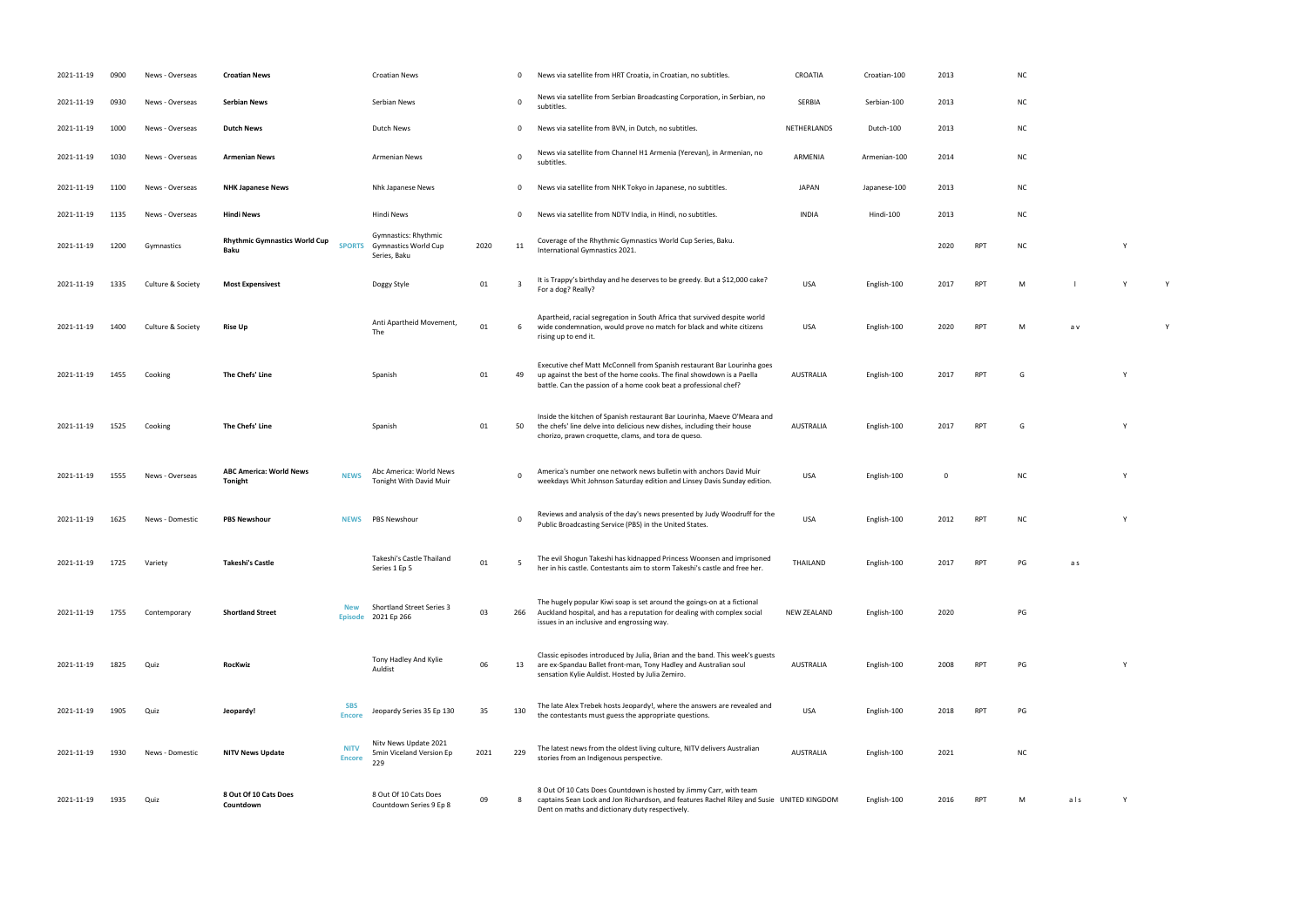| 2021-11-19 | 2030 | Culture & Society | Hoarders                                    | <b>New</b><br>Barbara / Richard<br><b>Episode</b>                | 05 | $\overline{4}$ | Barbara has been a hoarder her entire life. The daughter of a dumpster-<br>diver, Barbara's hoarding spiralled out of control shortly after the deaths of<br>her two sons 17 years ago. And if Richard doesn't clean his home, he will<br>be homeless. Rich's compulsion is linked to his addiction for things on<br>clearance sale. Clearance items have consumed his entire home, not<br>leaving a trace of space. | USA              | English-100    | 2012        |            | M         |                |              |
|------------|------|-------------------|---------------------------------------------|------------------------------------------------------------------|----|----------------|----------------------------------------------------------------------------------------------------------------------------------------------------------------------------------------------------------------------------------------------------------------------------------------------------------------------------------------------------------------------------------------------------------------------|------------------|----------------|-------------|------------|-----------|----------------|--------------|
| 2021-11-19 | 2120 | Sexuality         | <b>Sex Revolutions</b>                      | Sex Revolutions Series 1 Ep<br>$\mathbf{1}$                      | 01 | 1              | As a cause and consequence of multiple social struggles and evolutions as<br>well as medical progress, the sexual revolution redefined our societies.<br>From New-York to Paris, San Francisco and Berlin, discover previously<br>unseen public and private archives with analysis by the most eminent<br>experts.                                                                                                   | FRANCE           | English-100    | 2017        | <b>RPT</b> | M         | alns           |              |
| 2021-11-19 | 2220 | Culture & Society | <b>Hear Me Out</b>                          | <b>New</b><br>Cecile Richards<br><b>Episode</b>                  | 01 | 5              | Cecile Richards' journey to progressive icon started long before she was<br>the face of Planned Parenthood. Isobel learns how Richards' life<br>experiences shape her lifelong activism.                                                                                                                                                                                                                             | USA              | English-100    | 2021        |            | MA        |                |              |
| 2021-11-19 | 2250 | Culture & Society | <b>Hear Me Out</b>                          | <b>New</b><br><b>Stormy Daniels</b><br><b>Episode</b>            | 01 | 6              | From authoring a book to paranormal investigations, there's more to<br>Stormy Daniels than just Donald Trump. Host Isobel Yeung learns how<br>Stormy moved past her famous affair.                                                                                                                                                                                                                                   | USA              | English-100    | 2021        |            | MA        |                |              |
| 2021-11-19 | 2315 | Period            | <b>Project Blue Book</b>                    | <b>Close Encounters</b>                                          | 02 | 6              | While reminiscing on the set of Close Encounters of the Third Kind, Hynek<br>recounts his experiences with the infamous Robertson Panel and the<br>eccentric alien contactee for whom he put everything on the line.                                                                                                                                                                                                 | USA              | English-100    | 2019        | <b>RPT</b> | M         | a v            |              |
| 2021-11-19 | 2405 | Narrative         | Nirvanna The Band The Show                  | Bean, The                                                        | 01 | $\overline{3}$ | Matt and Jay try to get a float into the annual Santa Claus parade.<br>Challenges abound, leaving them wondering if they will get their Christmas<br>miracle.                                                                                                                                                                                                                                                        | CANADA           | English-100    | 2016        | <b>RPT</b> | M         |                | Y            |
| 2021-11-19 | 2435 | Narrative         | Nirvanna The Band The Show                  | Blindside, The                                                   | 01 | $\overline{4}$ | While watching the original Star Wars trilogy in a single sitting, Matt goes<br>temporarily blind on opening day of The Force Awakens.                                                                                                                                                                                                                                                                               | CANADA           | English-100    | 2016        | <b>RPT</b> | M         | l v            | $\mathsf{Y}$ |
| 2021-11-19 | 2505 | Culture & Society | <b>Fanatics: The Deep End</b>               | Qanon                                                            | 01 | $\overline{4}$ | Alice investigates what causes people to think that storming the U.S.<br>Capitol seemed like a good idea. What draws people to the cult of QAnon?                                                                                                                                                                                                                                                                    | USA              | English-100    | 2020        | <b>RPT</b> | M         | $\overline{a}$ | $\mathsf{Y}$ |
| 2021-11-19 | 2535 | Culture & Society | <b>Quitting Wework And Losing</b><br>Ground | Quitting Wework And Losing<br>Ground And Italy's Darkest<br>Hour | 07 | 5              | VICE correspondent, Isobel Yeung, witnessed firsthand a healthcare system<br>in crisis, gaining rare access to an ICU overwhelmed by COVID-19. VICE<br>Correspondent Seb Walker examines the spectacular rise and fall of<br>WeWork, and delves into the world of venture capitalists willing to gamble<br>billions on the next big startup.                                                                         | USA              | English-100    | 2020        | <b>RPT</b> | MA        |                |              |
| 2021-11-19 | 2635 | News - Overseas   | <b>NHK World English News</b>               | Nhk World English News                                           |    | 0              | News and information on Japan's politics, business, culture, entertainment<br>and more, in English.                                                                                                                                                                                                                                                                                                                  | <b>JAPAN</b>     | English-100    | $\mathbf 0$ |            | <b>NC</b> |                |              |
| 2021-11-19 | 2700 | News - Overseas   | <b>Thai News</b>                            | Thai News                                                        |    | $\mathbf{0}$   | News via satellite from Thai Public Broadcasting Service, in Thai, no<br>subtitles                                                                                                                                                                                                                                                                                                                                   | THAILAND         | Thai-100       | 0           |            | <b>NC</b> |                |              |
| 2021-11-19 | 2730 | News - Overseas   | Bangla News                                 | <b>Bangla News</b>                                               |    | $\mathbf{0}$   | News via satellite from Channel i Bangladesh, in Bangla, no subtitles.                                                                                                                                                                                                                                                                                                                                               | BANGLADESH       | Bengali-100    | 0           |            | <b>NC</b> |                |              |
| 2021-11-19 | 2800 | News - Overseas   | Punjabi News                                | Punjabi News                                                     |    | $\overline{0}$ | News via satellite from India, in Punjabi, no subtitles.                                                                                                                                                                                                                                                                                                                                                             | <b>INDIA</b>     | Punjabi-100    | 0           |            | <b>NC</b> |                |              |
| 2021-11-19 | 2830 | News - Overseas   | Sri Lankan Sinhalese News                   | Sri Lankan Sinhalese News                                        |    | 0              | News from Sri Lanka Rupavahini Corporation Colombo Sri Lanka, in<br>Sinhalese, no subtitles.                                                                                                                                                                                                                                                                                                                         | SRI LANKA        | Sinhalese-100  | 0           |            | <b>NC</b> |                |              |
| 2021-11-20 | 0500 | News - Overseas   | Korean News                                 | Korean News                                                      |    | $\mathbf{0}$   | News via satellite from YTN Korea, in Korean, no subtitles.                                                                                                                                                                                                                                                                                                                                                          | SOUTH KOREA      | Korean-100     | 2013        |            | <b>NC</b> |                |              |
| 2021-11-20 | 0530 | News - Overseas   | <b>Indonesian News</b>                      | Indonesian News                                                  |    | $\mathbf 0$    | News via satellite from TVRI Jakarta, in Indonesian, no subtitles.                                                                                                                                                                                                                                                                                                                                                   | INDONESIA        | Indonesian-100 | 2013        |            | <b>NC</b> |                |              |
| 2021-11-20 | 0610 | News - Overseas   | <b>Hong Kong News</b>                       | Hong Kong News                                                   |    | $\mathbf{0}$   | News via satellite from TVB Hong Kong, in Cantonese, no subtitles.                                                                                                                                                                                                                                                                                                                                                   | <b>HONG KONG</b> | Cantonese-100  | 2013        |            | <b>NC</b> |                |              |

| M |  |  |  |
|---|--|--|--|
|   |  |  |  |
|   |  |  |  |
|   |  |  |  |
|   |  |  |  |

| M | alns |
|---|------|
|   |      |

| MΔ |  |  |  |  |
|----|--|--|--|--|

| MA |  |  |  |
|----|--|--|--|

| M | a v | Υ |
|---|-----|---|
|   |     |   |

| M | I | Υ |
|---|---|---|
|   |   |   |

| M | $\mathsf{I} \mathsf{v}$ | Υ |
|---|-------------------------|---|
|   |                         |   |
|   |                         |   |

| МA | a | Υ |
|----|---|---|
|    |   |   |

| NC |  |  |  |
|----|--|--|--|
|    |  |  |  |

| ΝC |  |  |  |
|----|--|--|--|
|    |  |  |  |
|    |  |  |  |

| NC |  |  |  |
|----|--|--|--|
|    |  |  |  |

| ΝC |  |  |  |
|----|--|--|--|
|    |  |  |  |
|    |  |  |  |

| ΝC |  |  |  |
|----|--|--|--|

| ٧С |  |  |  |
|----|--|--|--|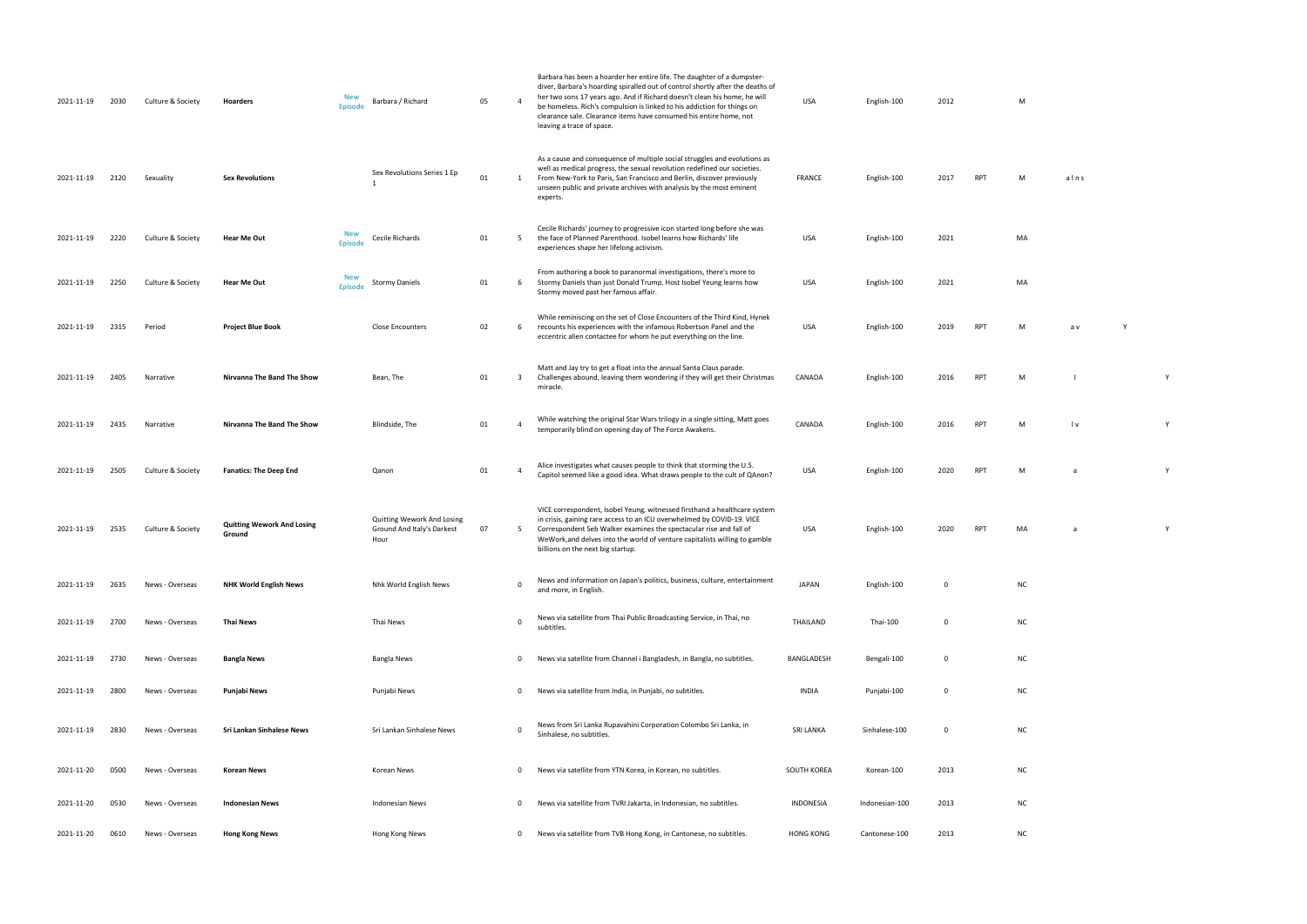| 2021-11-20 | 0630 | News - Overseas | <b>Deutsche Welle English News</b> | Deutsche Welle English<br>News |             | News and analysis of the top international and European news and current<br>affairs from Berlin, in English. | <b>GERMANY</b>     | English-100    | $\mathbf 0$ |            | N <sub>C</sub> |
|------------|------|-----------------|------------------------------------|--------------------------------|-------------|--------------------------------------------------------------------------------------------------------------|--------------------|----------------|-------------|------------|----------------|
| 2021-11-20 | 0700 | News - Overseas | <b>Russian News</b>                | <b>Russian News</b>            | $^{\circ}$  | News via satellite from NTV Moscow, in Russian, no subtitles.                                                | RUSSIA             | Russian-100    | 2013        |            | N0             |
| 2021-11-20 | 0730 | News - Overseas | <b>Polish News</b>                 | Polish News                    | $\mathbf 0$ | Wydarzenia from Polsat in Warsaw via satellite, in Polish, no subtitles.                                     | POLAND             | Polish-100     | 2013        |            | N0             |
| 2021-11-20 | 0800 | News - Overseas | <b>Romanian News</b>               | <b>Romanian News</b>           | $\Omega$    | News via satellite from TVRi Bucharest Romania, in Romanian, no subtitles.                                   | ROMANIA            | Romanian-100   | $\mathbf 0$ |            | N0             |
| 2021-11-20 | 0830 | News - Overseas | <b>Macedonian News</b>             | <b>Macedonian News</b>         | $\Omega$    | News via satellite from public broadcaster MRT in Skopje, in Macedonian,<br>no subtitles.                    | MACEDONIA          | Macedonian-100 | 2013        |            | N0             |
| 2021-11-20 | 0900 | News - Overseas | <b>Croatian News</b>               | <b>Croatian News</b>           |             | News via satellite from HRT Croatia, in Croatian, no subtitles.                                              | CROATIA            | Croatian-100   | 2013        |            | N0             |
| 2021-11-20 | 0930 | News - Overseas | <b>Serbian News</b>                | Serbian News                   | $^{\circ}$  | News via satellite from Serbian Broadcasting Corporation, in Serbian, no<br>subtitles.                       | <b>SERBIA</b>      | Serbian-100    | 2013        |            | N0             |
| 2021-11-20 | 1000 | News - Overseas | <b>Dutch News</b>                  | Dutch News                     | $^{\circ}$  | News via satellite from BVN, in Dutch, no subtitles.                                                         | <b>NETHERLANDS</b> | Dutch-100      | 2013        |            | N <sub>C</sub> |
| 2021-11-20 | 1030 | News - Overseas | <b>Hungarian News</b>              | <b>Hungarian News</b>          | $\mathbf 0$ | News via satellite from Duna TV (DTV) Budapest, in Hungarian, no subtitles.                                  | HUNGARY            | Hungarian-100  | 2013        |            | N0             |
| 2021-11-20 | 1100 | News - Overseas | <b>NHK Japanese News</b>           | Nhk Japanese News              | $^{\circ}$  | News via satellite from NHK Tokyo in Japanese, no subtitles.                                                 | <b>JAPAN</b>       | Japanese-100   | 2013        |            | N0             |
| 2021-11-20 | 1135 | News - Overseas | <b>Hindi News</b>                  | Hindi News                     |             | News via satellite from NDTV India, in Hindi, no subtitles.                                                  | <b>INDIA</b>       | Hindi-100      | 2013        |            | N <sub>C</sub> |
| 2021-11-20 | 1200 | Narrative       | Letterkenny                        | Letterkenny Series 3 Ep 7      | 03          | It's Gail's birthday, but in an effort to forget Rosie, Wayne is non-stop<br>chorin'.                        | CANADA             | English-100    | 2018        | <b>RPT</b> | M              |

|            | <b>NC</b> |      |   |  |
|------------|-----------|------|---|--|
|            | NC        |      |   |  |
|            | <b>NC</b> |      |   |  |
|            | NC        |      |   |  |
|            | NC        |      |   |  |
|            | NC        |      |   |  |
|            | NC        |      |   |  |
|            | NC        |      |   |  |
|            | <b>NC</b> |      |   |  |
|            | <b>NC</b> |      |   |  |
|            | <b>NC</b> |      |   |  |
| <b>RPT</b> | М         | alsv | Υ |  |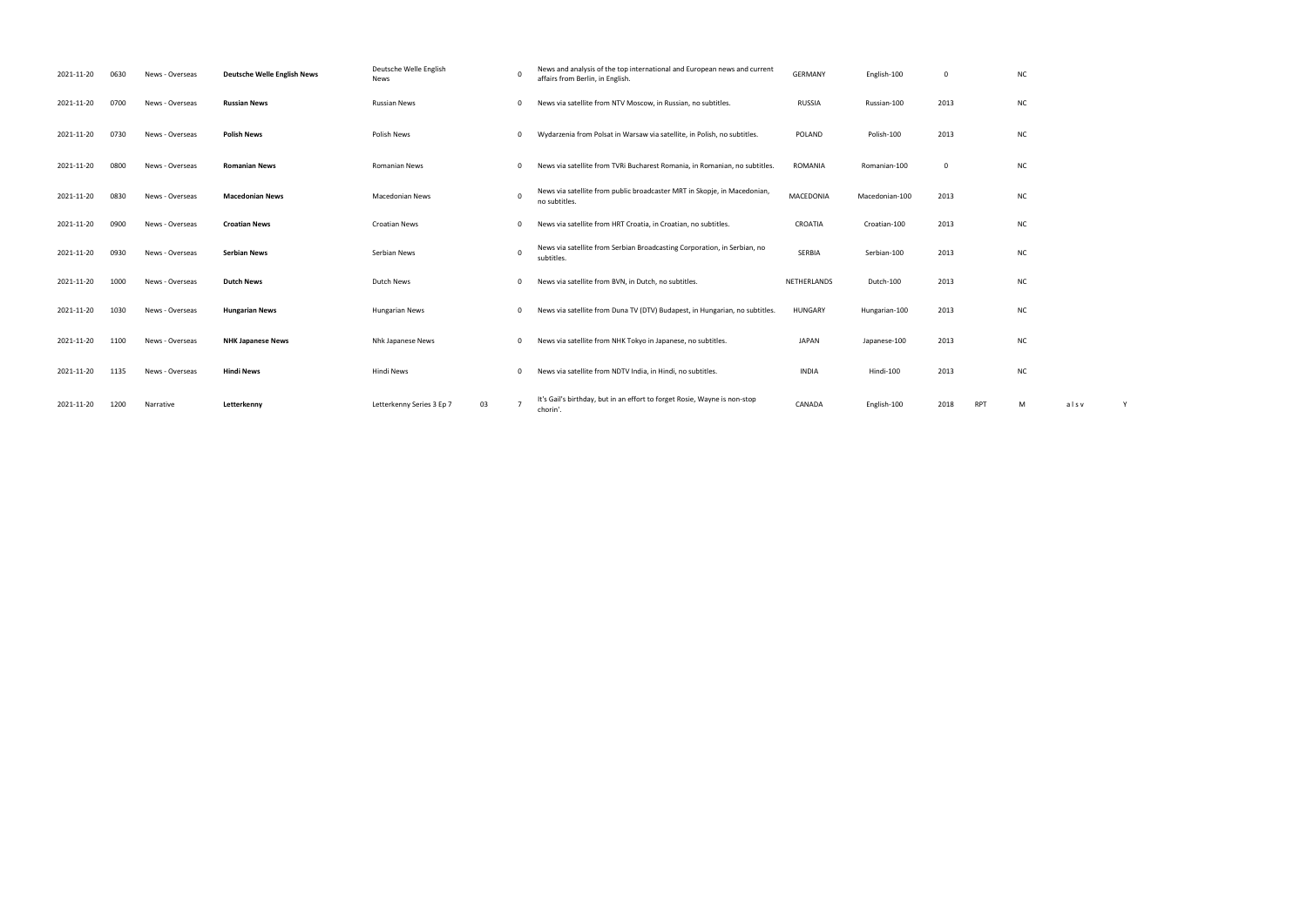| 2021-11-20 | 1230 | Narrative         | Letterkenny                               |                         | Letterkenny Series 3 Ep 8                          | 03 | 8              | The Hicks and McMurrays defend the majestic Canada Goose down at the<br>local golf course. The turf war for the Dollar Store continues.                                                                                                                                                                                                                                                                                                                                                                                                                                                                | CANADA           | English-100                        | 2018 | <b>RP</b>      |
|------------|------|-------------------|-------------------------------------------|-------------------------|----------------------------------------------------|----|----------------|--------------------------------------------------------------------------------------------------------------------------------------------------------------------------------------------------------------------------------------------------------------------------------------------------------------------------------------------------------------------------------------------------------------------------------------------------------------------------------------------------------------------------------------------------------------------------------------------------------|------------------|------------------------------------|------|----------------|
| 2021-11-20 | 1300 | Narrative         | Letterkenny                               |                         | Letterkenny Series 3 Ep 9                          | 03 | 9              | Tanis recruits the Hicks, who recruit the Hockey Players, to help with a<br>feud on the Rez.                                                                                                                                                                                                                                                                                                                                                                                                                                                                                                           | CANADA           | English-100                        | 2018 | RP             |
| 2021-11-20 | 1330 | Narrative         | Letterkenny                               |                         | Letterkenny Series 3 Ep 10                         | 03 | 10             | Letterkenny locals put on their special skills on display with their own<br>talent show.                                                                                                                                                                                                                                                                                                                                                                                                                                                                                                               | CANADA           | English-100                        | 2018 | RP             |
| 2021-11-20 | 1400 | Narrative         | Letterkenny                               |                         | Letterkenny Series 3 Ep 11                         | 03 | 11             | The Hicks attend a hot tub party at the McMurray's. The Hockey Players<br>decide to do whatever it takes to get gains.                                                                                                                                                                                                                                                                                                                                                                                                                                                                                 | CANADA           | English-100                        | 2018 | <b>RP</b>      |
| 2021-11-20 | 1430 | Drama             | <b>Nocturne In Black</b>                  |                         | Nocturne In Black                                  |    | $\mathbf 0$    | In a war-ravaged Middle Eastern neighbourhood, a musician struggles to<br>rebuild his piano after it is destroyed by Jihadists.                                                                                                                                                                                                                                                                                                                                                                                                                                                                        | <b>USA</b>       | Arabic-100                         | 2016 | RP             |
| 2021-11-20 | 1455 | Cooking           | The Chefs' Line                           |                         | Turkish                                            | 01 | 12             | Station chef Inal from Turkish restaurant Anason goes up against three<br>passionate home cooks in a showcase of culinary excellence.                                                                                                                                                                                                                                                                                                                                                                                                                                                                  | <b>AUSTRALIA</b> | English-100                        | 2017 | <b>RP</b>      |
| 2021-11-20 | 1525 | Quiz              | <b>RocKwiz</b>                            |                         | <b>Bluesfest Special</b>                           | 12 | 14             | Filmed at the Byron Bay Bluesfest, Julia, Brian, Dugald and The RocKwiz<br>Orkestra create some unique and unforgettable magic for three thousand<br>happy fans in the Jambalaya tent. Steve Earle performs his 1988 hit<br>'Copperhead Road' and tells Julia about the first band he ever saw, while<br>Vika and Linda Bull raise the canvas roof with a new Paul Kelly song. Plus,<br>festival favourites from America, Beth Hart and Grace Potter, sing and<br>answer questions at the desks, and there are wonderful cameos from Tim<br>Rogers, Michael Franti, Garland Jeffreys and Henry Wagons. | <b>AUSTRALIA</b> | English-100                        | 2014 | RP             |
| 2021-11-20 | 1625 | News - Overseas   | <b>ABC America: World News</b><br>Tonight | <b>NEWS</b>             | Abc America: World News<br>Tonight With David Muir |    | $\pmb{0}$      | America's number one network news bulletin with anchors David Muir<br>weekdays Whit Johnson Saturday edition and Linsey Davis Sunday edition.                                                                                                                                                                                                                                                                                                                                                                                                                                                          | USA              | English-100                        | 0    |                |
| 2021-11-20 | 1650 | News - Domestic   | <b>PBS Newshour</b>                       | <b>NEWS</b>             | <b>PBS Newshour</b>                                |    | $\mathbf 0$    | Reviews and analysis of the day's news presented by Judy Woodruff for the<br>Public Broadcasting Service (PBS) in the United States.                                                                                                                                                                                                                                                                                                                                                                                                                                                                   | <b>USA</b>       | English-100                        | 2012 | RP             |
| 2021-11-20 | 1750 | Culture & Society | <b>Megafactories: Swiss Army Knife</b>    |                         | Swiss Army Knife                                   | 01 | 18             | The Swiss Army Knife may be the most ingenious multipurpose tool ever<br>invented - and the most recognised. It's used by everyone from Boy Scouts<br>to presidents. Who knows how many lives it's saved? And how it's made is<br>as ingenious as the tool itself.                                                                                                                                                                                                                                                                                                                                     | <b>USA</b>       | English-100                        | 2013 | RP             |
| 2021-11-20 | 1840 | Culture & Society | The Bee Whisperer                         | Final<br><b>Episode</b> | Beeweaver                                          | 01 | 8              | Charlie gets to go behind the scenes at Beeweaver Apiaries, a full-scale<br>commercial beekeeping operation dating back to the 1800s. First he joins<br>the Beeweaver team at a huge open-air hive removal in Houston, then tries<br>his hand as a commercial beekeeper to shake packages of bees for sale and<br>track the queen-rearing process from grafted larva to mated queen. To top<br>it all off, Charlie drops the mic in his very own song and music video.                                                                                                                                 | <b>USA</b>       | English-100                        | 2020 |                |
| 2021-11-20 | 1940 | Narrative         | <b>Brooklyn Nine-Nine</b>                 |                         | Manhunter                                          | 07 | 1              | Detective Jake Peralta, former captain Holt, and the rest of the Nine-Nine<br>team are back to take down crime and put away the bad guys. Stars Andy<br>Samberg and Andre Braugher.                                                                                                                                                                                                                                                                                                                                                                                                                    | USA              | English-100                        | 2019 | RP             |
| 2021-11-20 | 2005 | Narrative         | <b>Brooklyn Nine-Nine</b>                 |                         | Captain Kim                                        | 07 | $\overline{2}$ | Detective Jake Peralta, former captain Holt, and the rest of the Nine-Nine<br>team are back to take down crime and put away the bad guys. Stars Andy<br>Samberg and Andre Braugher.                                                                                                                                                                                                                                                                                                                                                                                                                    | USA              | English-100                        | 2019 | RP <sup></sup> |
| 2021-11-20 | 2030 | Culture & Society | <b>Stuck In The Suez</b>                  |                         | Premiere Stuck In The Suez                         |    | $\mathbf 0$    | March 23, 2021 - The Ever Given ship bigger than the Empire State<br>Building. And while transporting 20,000 cargo containers through one of<br>the most critical waterways on the planet, the Ever Given is hit by a mighty<br>sandstorm. Allegedly blown off course, the crew braces against gale-force<br>winds. And by morning, Egyptian officials announce the unthinkable - the<br>colossal ship is wedged diagonally across the Suez Canal and won't budge.                                                                                                                                     | <b>FRANCE</b>    | English-89; French-10;<br>Arabic-1 | 2021 |                |
| 2021-11-20 | 2130 | Thriller          | The X-Files                               |                         | Theef                                              | 07 | 14             | When a medical doctor's family falls victim to rare diseases, Mulder<br>suspects it may be the handiwork of someone familiar with hexes.                                                                                                                                                                                                                                                                                                                                                                                                                                                               | <b>USA</b>       | English-100                        | 1999 | RP             |

- local golf course. The turf war for the turf war for the Dollar Store continues. CANADA English-100 2018 RPT M<br>The Dollar Store continues. CANADA English-100 2018 RPT M and store continues. CANADA English-100 2018 RPT M a
- feud on the Real Series and Series and Yunder
- talent show that the show are the shown of the show and the show that the show that the show that the show tha<br>The show that the show that the show that the show that the show that the show that the show that the show tha<br>
- decide to do whatever it takes to get a large to get a large to get gains. CANADA English-100 2018 RPT M a lar<br>. CANADA ENGLISH-100 2019 RPT M a l s Y
- rebuild his minimal his destroyed by Jihadists. USA Arabic-100 2016 RPT M a v Y V Y 2016 RPT M a v Y 2016 RPT M
- passionate home cooks in a showcase of culinary excellence. AUSTRALIA English-100 <sup>2017</sup> RPT <sup>G</sup> <sup>Y</sup>
	-
- RPT PG Y
	-
- weekdays Whit Johnson Saturday edition and Linsey Davis Sunday edition. USA English-100 <sup>0</sup> NC <sup>Y</sup>
- PT NC SERVICE (PBS) in the UNITED STATES. USA ENGLISH-100 2012 RPT NC Y
- RPT PG
	-
- PG Y
	-
- PT PG alsv Y
- RPT PG alsv Y
	-
	-
	-
- $SPT$  MA hv Y
- 
- 
- 
- 
- 
- 
- 
- 
- 
- 
- 
- 
- 
- -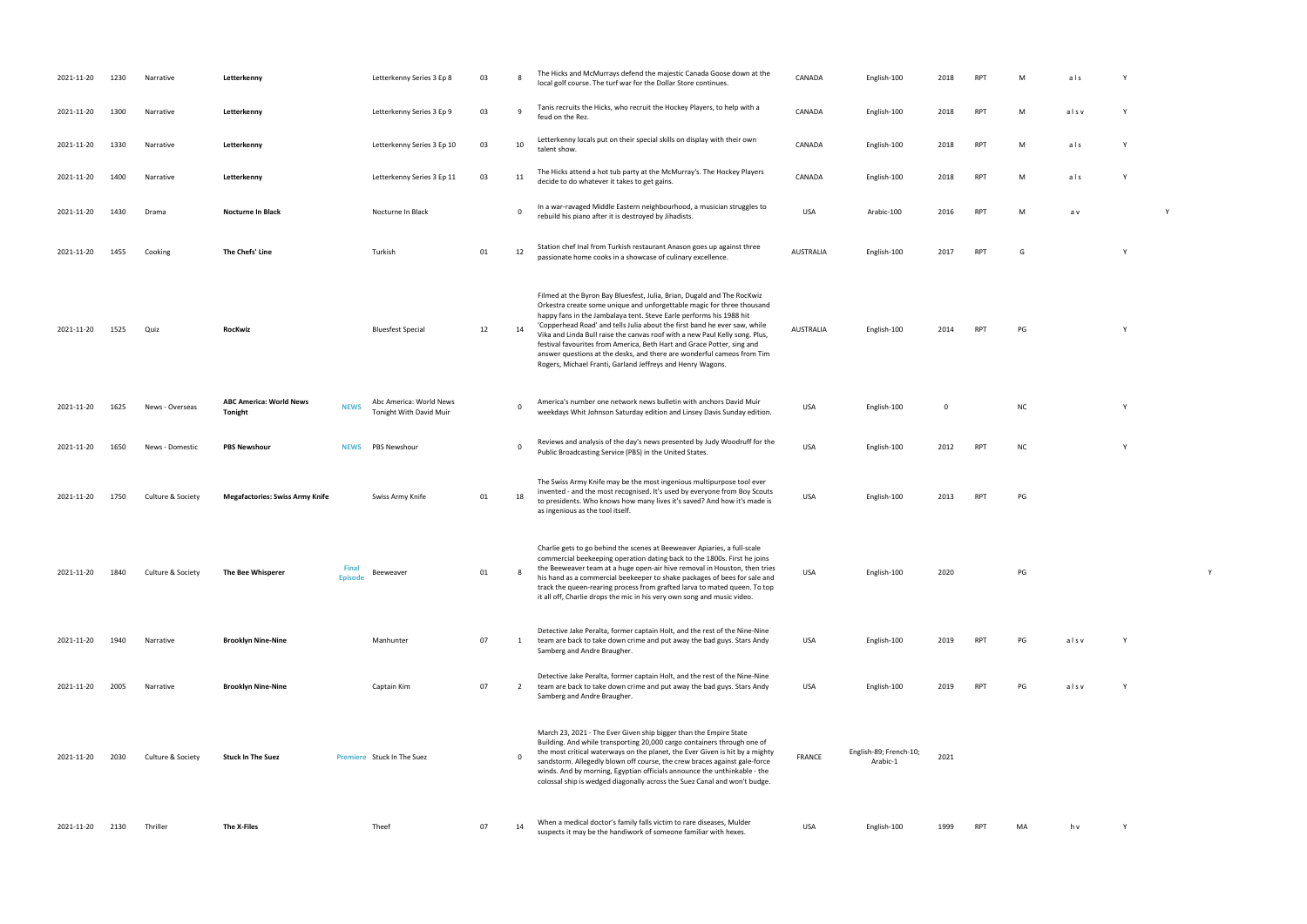| M | h v   | Υ |
|---|-------|---|
| M | h v   | Υ |
| M | h     | Υ |
| M | a s w |   |

| 2021-11-20 | 2220 | Thriller  | The X-Files       | En Ami                            | 07 | 15 | Scully accompanies the Cigarette Smoking Man on a journey to meet a<br>scientist who possesses the cure to cancer.                                                                                                                                                                                                                                                                                                                                                                | <b>USA</b> | English-100 | 1999 | <b>RPT</b> | M | h v   |
|------------|------|-----------|-------------------|-----------------------------------|----|----|-----------------------------------------------------------------------------------------------------------------------------------------------------------------------------------------------------------------------------------------------------------------------------------------------------------------------------------------------------------------------------------------------------------------------------------------------------------------------------------|------------|-------------|------|------------|---|-------|
| 2021-11-20 | 2310 | Thriller  | The X-Files       | Chimera                           | 07 | 16 | During the Easter holiday, Mulder investigates a mysterious series of<br>deaths involving the appearance of ravens, broken mirrors, and a<br>murderous creature.                                                                                                                                                                                                                                                                                                                  | <b>USA</b> | English-100 | 1999 | <b>RPT</b> | M | h v   |
| 2021-11-20 | 2400 | Thriller  | The X-Files       | All Things                        | 07 | 17 | Scully embraces an alternative approach to healing as she attempts to save<br>the life of a former lover.                                                                                                                                                                                                                                                                                                                                                                         | <b>USA</b> | English-100 | 1999 | <b>RPT</b> | M |       |
| 2021-11-20 | 2450 | Animation | <b>South Park</b> | Mr Garrison's Fancy New<br>Vagina | 09 |    | Mr Garrison's Fancy New Vagina - Despite his best effort, Kyle has to deal<br>with the fact that Jews just aren't cut out for basketball. Mrs Garrison<br>makes her debut around town and Kyle asks his parents about the sex<br>change operation. When his mother tells him that sometimes people who<br>feel trapped in the wrong type body have surgery to reveal their inner self,<br>he asks Mrs Garrison's doctor about getting an operation to make him tall<br>and black. | USA        | English-100 | 2005 | <b>RPT</b> | M | a s w |
| 2021-11-20 | 2520 | Animation | <b>South Park</b> | Die Hippie, Die                   | 09 |    | Die Hippie, Die - Cartman is going door-to-door selling his services to<br>remove parasites, in particular, hippies. He warns people that if he doesn't<br>take care of the problem, the town will attract the 'college know-it-all<br>hippies'. But hippies have arrived and are here to stay and try to teach<br>Kyle, Stan and Kenny what the large corporations are actually doing to<br>them                                                                                 | <b>USA</b> | English-100 | 2005 | <b>RPT</b> | M | adsw  |